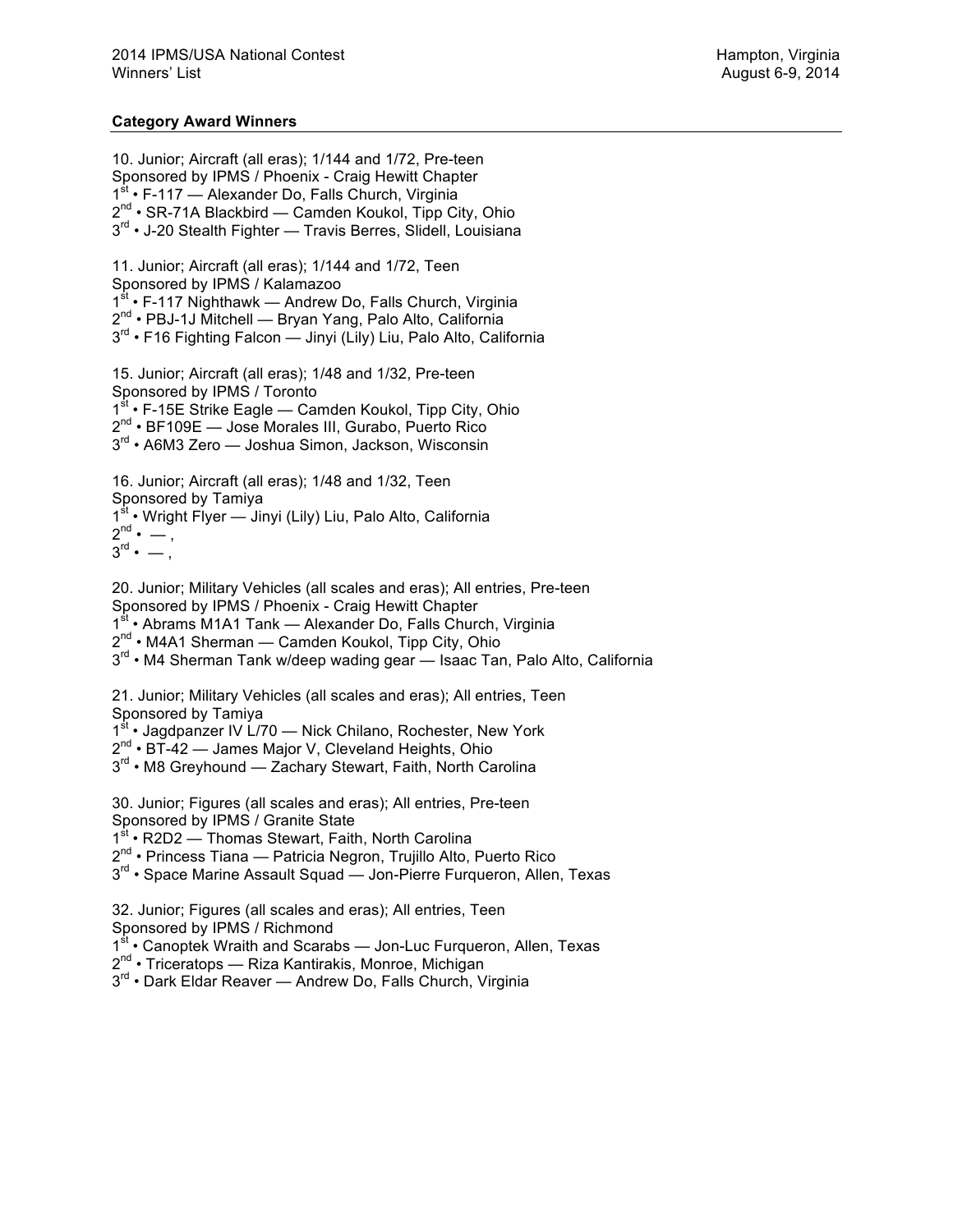40. Junior; Ships (all scales and eras); All entries, Pre-teen Sponsored by IPMS / Spruce Goose 1st • IJN Yamashiro — Joshua Simon, Jackson, Wisconsin 2<sup>nd</sup> • Trafalgar LAW Submarine — Patricia Negron, Trujillo Alto, Puerto Rico 3rd • USS Arizona — Edward Tang, Palo Alto, California

42. Junior; Ships (all scales and eras); All entries, Teen Sponsored by Tamiya 1st • USS Bunker Battleship — Bryan Yang, Palo Alto, California  $2^{nd} \cdot -$ ,  $3^{\text{rd}} \cdot -$ ,

50. Junior; Automotive (all scales and eras); All entries, Pre-teen Sponsored by IPMS / Mid-Michigan Model Makers 1<sup>st</sup> • Grave Digger Monster Truck — Colin Sepos, Sharpsville, Pennsylvania 2<sup>nd</sup> • Buckeye Bug — Camden Koukol, Tipp City, Ohio  $3^{\text{rd}} \cdot -$ ,

51. Junior; Automotive (all scales and eras); All entries, Teen Sponsored by Tamiya 1st • 1941 Willys — Mark Russell, Windham Centre, Ontario, CANADA  $2^{nd}$  • Honda NSR 250 — Zachary Stewart, Faith, North Carolina 3<sup>rd</sup> • Home Depot NASCAR — Stephanie Luciano, Dorado, Puerto Rico

70. Junior; Dioramas (all scales and eras); All entries, Pre-teen Sponsored by IPMS / Canada 1<sup>st</sup> • BTR-70 Wrecked — Conrad Chapman, Newton, Connecticut  $2^{nd} \cdot -$ ,  $3^{\text{rd}} \cdot -$ .

71. Junior; Dioramas (all scales and eras); All entries, Teen Sponsored by IPMS / Canada

1<sup>st</sup> • Play Day — Matt Tyree, Madison Heights, Virginia

2<sup>nd</sup> • Panther G — Jinyi (Lily) Liu, Palo Alto, California

 $3<sup>rd</sup>$  • Harlock's Arcadia — Stephanie Luciano, Dorado, Puerto Rico

80. Junior; Miscellaneous (all scales and eras); All entries, Pre-teen Sponsored by IPMS / Lincoln Area Modelers Society - Scott Sumsion Chapter 1<sup>st</sup> • Portal Gun — Jon-Pierre Furqueron, Allen, Texas 2<sup>nd</sup> • USS Enterprise & Botany Bay — Camden Koukol, Tipp City, Ohio

3<sup>rd</sup> • Gundam Bearguy III — Patricia Negron, Trujillo Alto, Puerto Rico

81. Junior; Miscellaneous (all scales and eras); All entries, Teen Sponsored by IPMS / Las Vegas

1<sup>st</sup> • Stormwalker — Jon-Luc Furqueron, Allen, Texas

2<sup>nd</sup> • Justice Gundam Seed — Andrew Do, Falls Church, Virginia

3<sup>rd</sup> • Havnes Internal Combustion Engine — Pedro Negron, Trujillo Alto, Puerto Rico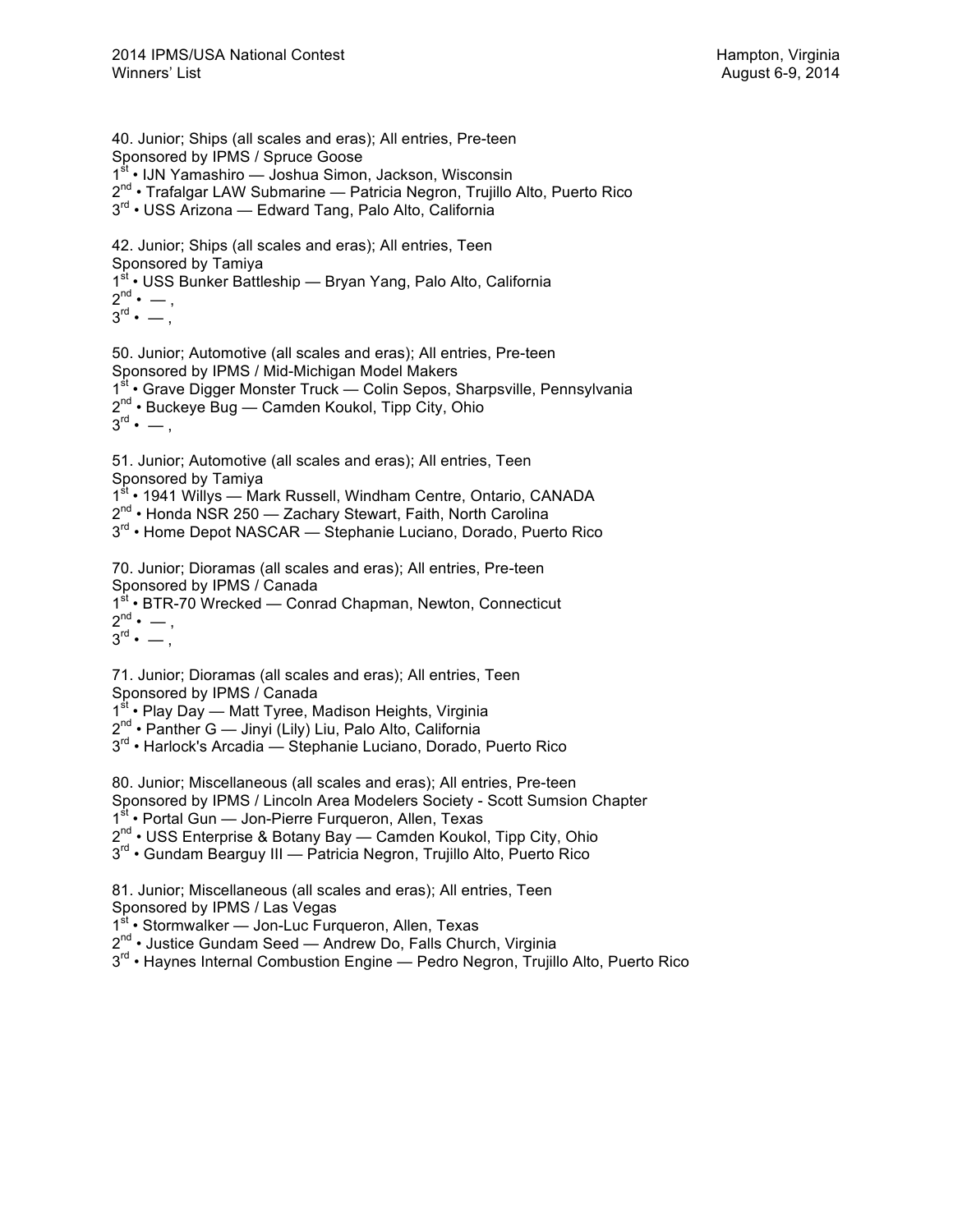100. Aircraft; Biplanes (and others that are predominantly fabric, struts, and rigging); 1/144 and 1/72 Sponsored by Brian Stark

1<sup>st</sup> • Mises-Aviatik G.1 — Brian Cooker, Gold Hill, North Carolina

2<sup>nd</sup> • Gloster Gladiator — Scott Bregi, Newport News, Virginia

 $3^{rd}$  • Polikarpov Po-2 — Harvey Low, Toronto, Ontario, CANADA

101A. Aircraft; Biplanes (and others that are predominantly fabric, struts, and rigging); 1/48 and 1/32 — German

Sponsored by Brian Stark

1<sup>st</sup> • Rumpler C.IV Late — Chris Durden, Williamsburg, Virginia

2<sup>nd</sup> • Fokker E.II — Dennis Davison, Longmont, Colorado

3<sup>rd</sup> • Fokker D.VIII — Carlos Escobar, Arequipa, PERU

101B. Aircraft; Biplanes (and others that are predominantly fabric, struts, and rigging); 1/48 and 1/32 — **Other** 

Sponsored by IPMS / Fresno Scale Modelers

1<sup>st</sup> • Curtiss Jenny — Jerry Creager, Birmingham, Alabama

2<sup>nd</sup> • Neiuport 17 — Norm Veeber, Glen Burnie, Maryland

 $3^{rd}$  • Ki.9 Spruce — Randy Lutz, Stittsville, Ontario, CANADA

106A. Aircraft; Small Prop and Turbo Prop, Single Engine, or Glider; 1/72 (not exceeding 8.5" length or wingspan) — US Manufactured and Marked

Sponsored by John Lent in Honor of Bill Brickhouse<br>1<sup>st</sup> • Republic P-47D — Scott Breai. Newnort News

• Republic P-47D — Scott Bregi, Newport News, Virginia

2<sup>nd</sup> • Corsair F4U-1 — Kevin Farris, Moyock, North Carolina

3<sup>rd</sup> • Republic P-47 D-25 Thunderbolt — Joseph Youngerman, Henderson, Nevada

106B. Aircraft; Small Prop and Turbo Prop, Single Engine, or Glider; 1/72 (not exceeding 8.5" length or wingspan) — Radial Engine; Non-US

Sponsored by IPMS / Silverwings in Memory of Bill King

1<sup>st</sup> • N1K1 — Kirk Ballash, Eastlake, Ohio

2<sup>nd</sup> • Mitsubishi A6M2B — Carlos Escobar, Arequipa, PERU

3<sup>rd</sup> • FW 190A-4 — Roy Sutherland, Fremont, California

106C. Aircraft; Small Prop and Turbo Prop, Single Engine, or Glider; 1/72 (not exceeding 8.5" length or wingspan) — Other

Sponsored by IPMS / Gator Scale Modelers

 $\cdot$  Bf-109 G-6/R2 — Barry Numerick, Greensburg, Pennsylvania

2<sup>nd</sup> • Ju-87 Stuka — Alex Bernardo, Ashburn, Virginia

3<sup>rd</sup> • Hawker Hurricane Mk.1 — Joseph Youngerman, Henderson, Nevada

107A. Aircraft; Small Prop and Turbo Prop, Single Engine, or Glider; 1/72 (not exceeding 8.5" length or wingspan) — Bf-109s and FW-190s

Sponsored by IPMS / Miami Rum Runners

1st • Messerschmitt BF-109E-7 - Randy Lutz, Stittsville, Ontario, CANADA

2<sup>nd</sup> • Bf-109E-1 Condor Legion — David Pratt, Ballston Spa, New York

 $3<sup>rd</sup>$  • Focke Wulf FW-190A-2 — Rick Troutman, Lynchburg, Virginia

107B. Aircraft; Small Prop and Turbo Prop, Single Engine, or Glider; 1/48 (not exceeding 13.9" length or wingspan) — Axis, Other

Sponsored by IPMS / Memphis

1<sup>st</sup> • M6A1 Seiran — Randy Lutz, Stittsville, Ontario, CANADA

2<sup>nd</sup> • Macchi C-205 Veltro — Rick Troutman, Lynchburg, Virginia

3<sup>rd</sup> • Ki-44 Tojo — Mark Gamble, Austintown, Ohio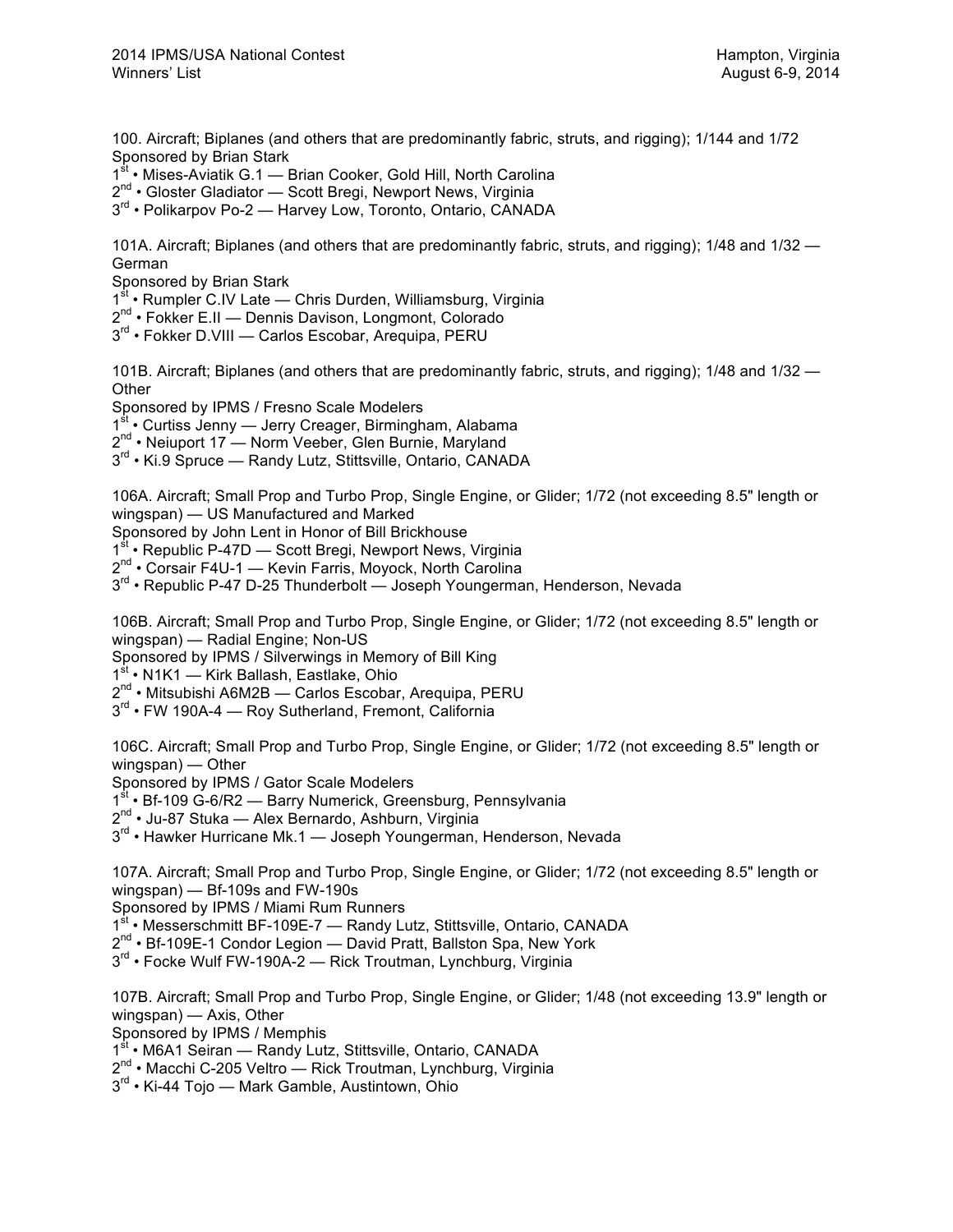107C. Aircraft; Small Prop and Turbo Prop, Single Engine, or Glider; 1/48 (not exceeding 13.9" length or wingspan) — Inline Non-Axis Sponsored by IPMS / NENY 1<sup>st</sup> • P-51D Mustang — Ben Pada Jr, San Jose, California

 $2^{nd}$  • P-40E Warhawk — Mike Schine, Chesapeake, Virginia

3<sup>rd</sup> • P-51D "Alabama Rammer Jammer" — Phil Hale, Cullman, Alabama

107D. Aircraft; Small Prop and Turbo Prop, Single Engine, or Glider; 1/48 (not exceeding 13.9" length or wingspan) — Radial, US Manufactured, US Navy Markings

Sponsored by Yellow Wings Decals

1<sup>st</sup> • First Bearcat — Pat Donahue, Henley Field, Mississippi

2nd • F4F-4 Wildcat — Mike Meredith, Clinton, Ohio

3<sup>rd</sup> • F6F Hellcat — Kevin Farris, Moyock, North Carolina

107E. Aircraft; Small Prop and Turbo Prop, Single Engine, or Glider; 1/48 (not exceeding 13.9" length or wingspan) — Radial, US Manufactured, Other Sponsored by IPMS / Ottawa

1<sup>st</sup> • Goodyear FG-1D Corsair — Randy Lutz, Stittsville, Ontario, CANADA

2<sup>nd</sup> • FG-1D Corsair — Kevin Farris, Moyock, North Carolina

 $3<sup>rd</sup>$  • P-47M Thunderbolt Dottie Dee — Richard van Zandt II, Olive Branch, Mississippi

107F. Aircraft; Small Prop and Turbo Prop, Single Engine, or Glider; 1/48 (not exceeding 13.9" length or wingspan) — Non-Axis, Non-US Manufactured

Sponsored by IPMS / Major George Preddy Chapter

1<sup>st</sup> • Sea Fury FB11 — Phil Hale, Cullman, Alabama

2<sup>nd</sup> • Sea Hurricane Mk.1B — Randy Lutz, Stittsville, Ontario, CANADA

 $3<sup>rd</sup>$  • IL-2 Sturmovic on Skis — Jason Jennings, Lynchburg, Virginia

112. Aircraft; Medium Prop, Turbo Prop, Glider, Multi-Engine, or Glider; 1/72 (not exceeding 11" length or wingspan)

Sponsored by IPMS / Seattle

1<sup>st</sup> • P-61A Black Widow — Bert Reynaud, New Orleans, Louisiana

2<sup>nd</sup> • P-38J — Chazz Klanian, Richmond, Virginia

 $3<sup>rd</sup>$  • Ju-88 B1 — Scott Bregi, Newport News, Virginia

113A. Aircraft; Medium Prop, Turbo Prop, Glider, Multi-Engine, or Glider; 1/48 (not exceeding 17" length or wingspan) — Round Nose Radiators

Sponsored by IPMS / Long Island Scale Model Society

1<sup>st</sup> • Douglas A-20G Havoc — Rick Troutman, Lynchburg, Virginia

2<sup>nd</sup> • Ki-46 — David Pratt, Ballston Spa, New York

3<sup>rd</sup> • Ta-154 Mistel — Mike Witkowski, Wallops Island, Virginia

113B. Aircraft; Medium Prop, Turbo Prop, Glider, Multi-Engine, or Glider; 1/48 (not exceeding 17" length or wingspan) — Sharp Nose Radiators

Sponsored by IPMS / Eastern Carolina Plastic Modelers

1st • P-38G Lightning — Carlos Escobar, Arequipa, PERU

2nd • Bf-110G-4/R3 — Randy Lutz, Stittsville, Ontario, CANADA

3<sup>rd</sup> • P-38 Lightning — Kevin Farris, Moyock, North Carolina

122. Aircraft; Large Prop, Turbo Prop, Glider, Multi-Engine, or Glider; 1/72 (exceeding 11" length or wingspan)

Sponsored by IPMS / Eddie Rickenbacker

1<sup>st</sup> • SM-79 — Shane Hedlund, Raleigh, North Carolina

2<sup>nd</sup> • Avro Type 464 — Bill Devins, Lancaster, Pennsylvania

3<sup>rd</sup> • B-26 Marauder — Steven Brown, Ogdensburg, New Jersey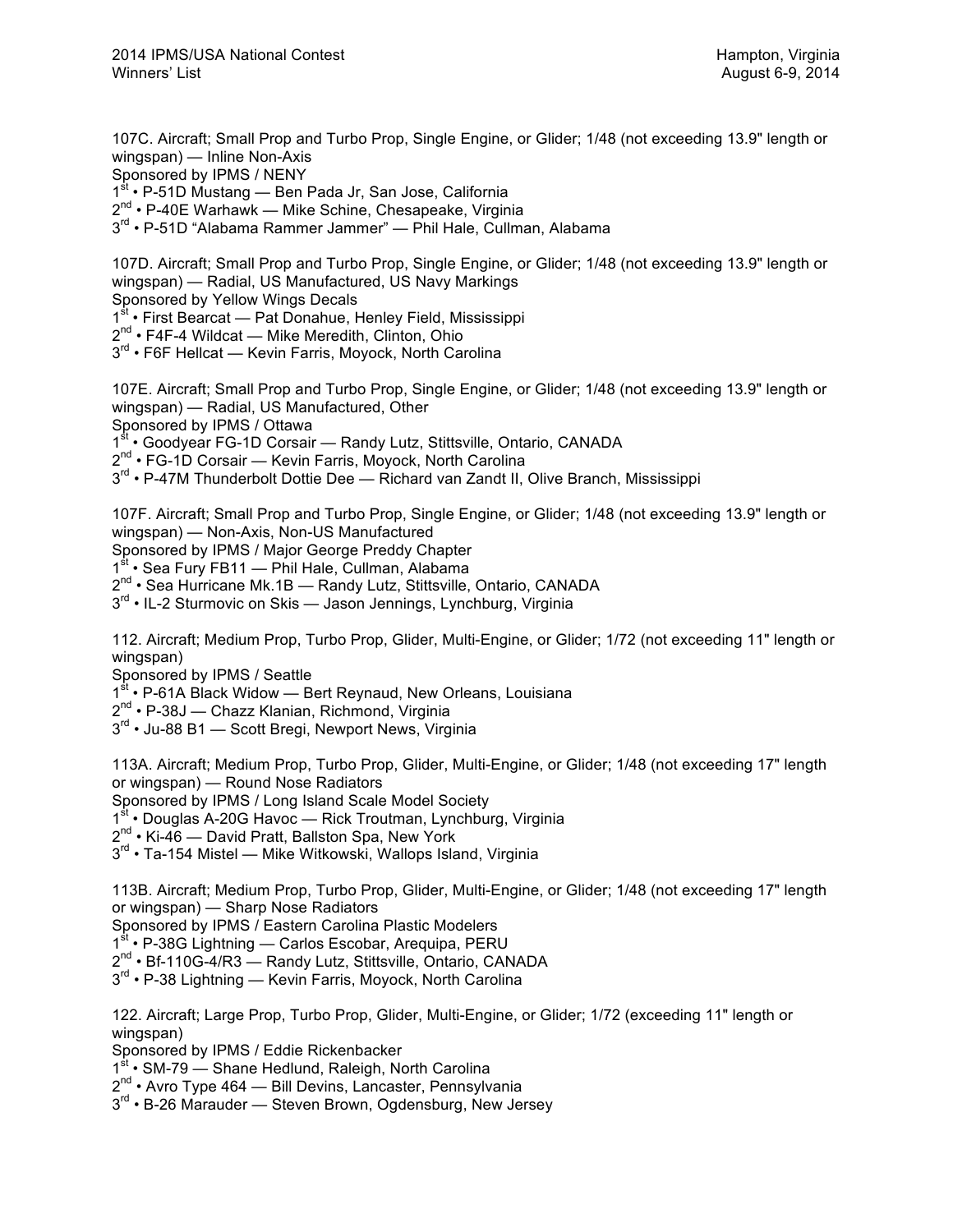123. Aircraft; Large Prop, Turbo Prop, Glider, Multi-Engine, or Glider; 1/48 (exceeding 17" length or wingspan) Sponsored by IPMS / Baltimore 1st • Consolidated PBY-5A Catalina — Rick Troutman, Lynchburg, Virginia 2<sup>nd</sup> • B-17G — Mike Witkowski, Wallops Island, Virginia 3<sup>rd</sup> • He-177 Greif — Chip Jean, Yorktown, Virginia 127. Aircraft; Small Jet; 1/72 (not exceeding 8.5" length or wingspan) Sponsored by IPMS / Vagabonds 1<sup>st</sup> • A7-H Tiger Meet — Mike Witkowski, Wallops Island, Virginia 2<sup>nd</sup> • Me-163B Komet — Joseph Youngerman, Henderson, Nevada 3<sup>rd</sup> • F-5A — Chip Jean, Yorktown, Virginia 128A. Aircraft; Small Jet; 1/48 (not exceeding 13.9" length or wingspan) — First Generation Sponsored by Skyhawk Association 1<sup>st</sup> • Mexican DeHavelind Vampire — Al Grimm, McCordsville, Indiana 2<sup>nd</sup> • Gloster Meteor — Randy Lutz, Stittsville, Ontario, CANADA 3<sup>rd</sup> • Bell YP-59A Airacomet — Rick Troutman, Lynchburg, Virginia 128B. Aircraft; Small Jet; 1/48 (not exceeding 13.9" length or wingspan) — Second Generation Sponsored by IPMS / Alexander Lippisch 1<sup>st</sup> • F-5F — Scott Samo, Leonardtown, Maryland 2<sup>nd</sup> • J-35 Draken — Chip Jean, Yorktown, Virginia  $3<sup>rd</sup>$  • Mirage III CJ — Marco Manchan, San Salvador, EL SALVADOR 128C. Aircraft; Small Jet; 1/48 (not exceeding 13.9" length or wingspan) — Third Generation Sponsored by Fred and Bobbi Hall 1<sup>st</sup> • F-16C Tigermeet — Scott Carpenter, Jersey City, New Jersey 2<sup>nd</sup> • F-16D — Scott Samo, Leonardtown, Maryland 3<sup>rd</sup> • F-2A — Chip Jean, Yorktown, Virginia 133A. Aircraft; Large Jet; 1/72 (exceeding 8.5" length or wingspan) — Single Seat Sponsored by Clinton Mills 1<sup>st</sup> • Su-27 Early — Kevin Farris, Moyock, North Carolina 2<sup>nd</sup> • F-105D Thunderchief — Chip Jean, Yorktown, Virginia 3<sup>rd</sup> • F/A-18C Blue Angels — Scott Bregi, Newport News, Virginia 133B. Aircraft; Large Jet; 1/72 (exceeding 8.5" length or wingspan) — Multi-Seat Sponsored by IPMS / Roanoke Valley 1<sup>st</sup> • F-14D VF-31 Sunset — Levent Burak Kara, Pittsburgh, Pennsylvania 2<sup>nd</sup> • F-101 VooDoo — Jerry Creager, Birmingham, Alabama 3<sup>rd</sup> • Panavia Tornado GR-1 — Hernan Meza, Santiago, CHILE 134A. Aircraft; Large Jet; 1/48 (exceeding 13.9" length or wingspan) — Stars and Bars Classic Jets Sponsored by IPMS / Mid-Carolina 1<sup>st</sup> • F-4E Phantom — Mike Witkowski, Wallops Island, Virginia 2<sup>nd</sup> • F-18F — Adam Aboud, Surprise, Arizona 3<sup>rd</sup> • F3H-2 Demon — Richard van Zandt II, Olive Branch, Mississippi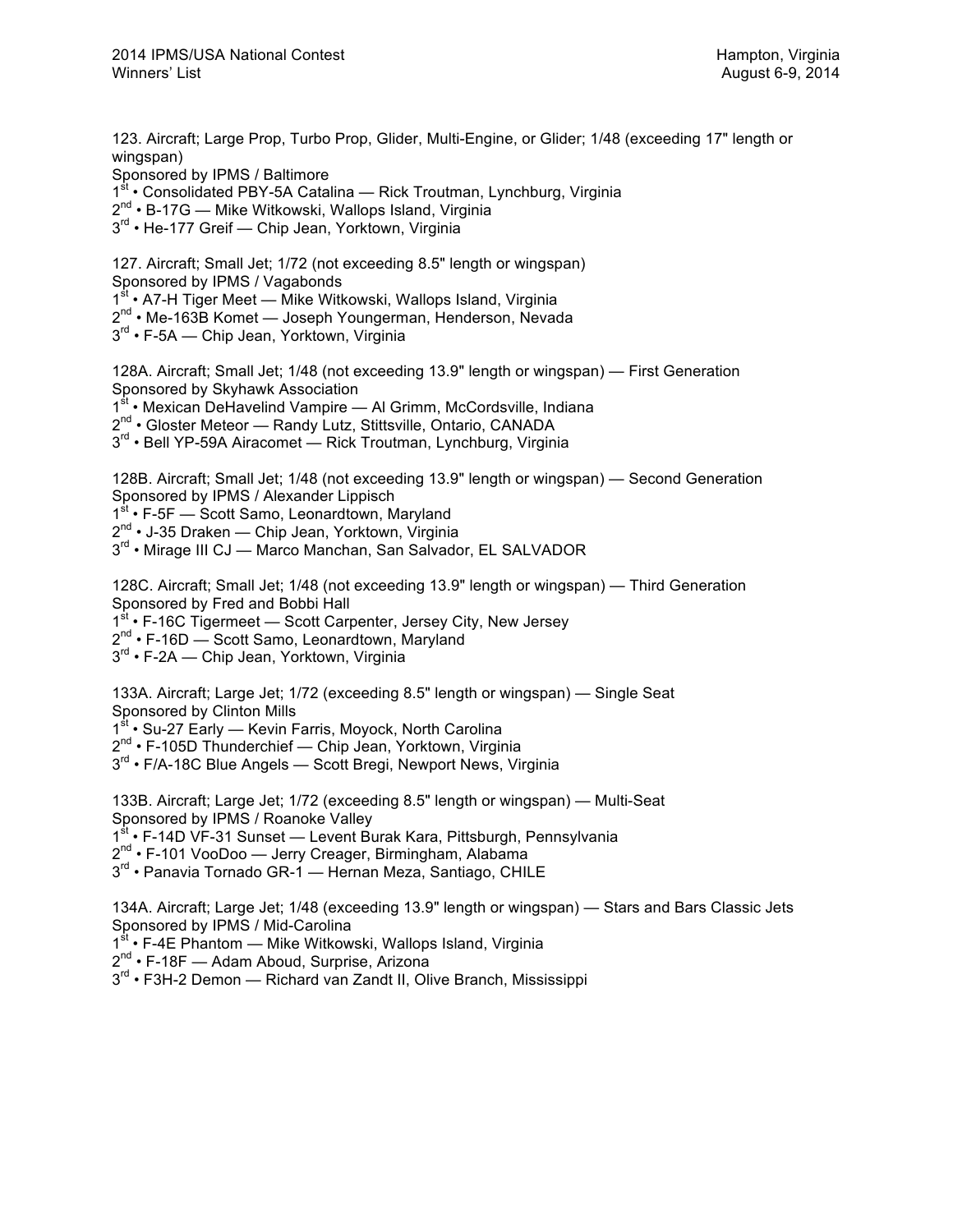134B. Aircraft; Large Jet; 1/48 (exceeding 13.9" length or wingspan) — Unmarked, Stealth, and Other Sponsored by IPMS / Ft. Crook 1<sup>st</sup> • MiG-23 MF — Jeffrey Newton, Simpsonville, South Carolina 2<sup>nd</sup> • Su-27B — Kevin Farris, Moyock, North Carolina 3<sup>rd</sup> • B-1B Lancer No. 100 — Haagen Klaus, Woodbridge, Virginia 139A. Aircraft; 1/32 Aircraft; Propeller Driven — European Axis Sponsored by Tamiya 1st • Bf-109 K-4 — Scott Samo, Leonardtown, Maryland  $2^{nd}$  • Fiat G-50 — Bill Koppos, Patchoque, New York 3<sup>rd</sup> • Bf-109 F-4 / Jabo — Floyd Werner Jr, Parkville, Maryland 139B. Aircraft; Conversions (civil or military, all eras); Propeller Driven — Other Sponsored by IPMS / Tidewater 1st • F4U-1 Corsair — Ben Pada Jr, San Jose, California 2<sup>nd</sup> • Spitfire Mk. IX — John Maher, Toronto, Ontario, CANADA 3<sup>rd</sup> • Nakajima A6M2-N Rufe — Inima De Almeida Si Queira Filho, Rio de Janeiro, BRAZIL 140. Aircraft; 1/32 Aircraft; Jet Powered Sponsored by IPMS / Hampton Roads 1<sup>st</sup> • F-18C — Phil Daniels, Newport, North Carolina 2<sup>nd</sup> • MiG-29K — Kevin Farris, Moyock, North Carolina 3<sup>rd</sup> • F-5E — Scott Samo, Leonardtown, Maryland 145. Aircraft; 1/144 Aircraft; Small (not exceeding 4.25" in length or wingspan) Sponsored by IPMS / Jim Galloway - South Metro Modeling Society 1<sup>st</sup> • Shinden – KAI — Kevin Farris, Moyock, North Carolina 2<sup>nd</sup> • N1K2 George — Kevin Degenkolbe, Colorado Springs, Colorado 3<sup>rd</sup> • EA-18G Growler — Andy Frill, California, Maryland 146. Aircraft; 1/144 Aircraft; Large (exceeding 4.25" in length or wingspan) Sponsored by IPMS / Alamo Squadron 1<sup>st</sup> • YB-49 — David Pratt, Ballston Spa, New York 2<sup>nd</sup> • KC-135A — Carl Knable, Wheaton, Illinois 3<sup>rd</sup> • SR-71 — Richard van Zandt II, Olive Branch, Mississippi 151. Aircraft; Rotary Wing (civil or military, all eras); 1/144 and 1/72 Sponsored by IPMS / Dayton Area Plastic Modelers Society 1<sup>st</sup> • AH-1 Cobra — Alex Bernardo, Ashburn, Virginia 2<sup>nd</sup> • HC-4 Falklands War - Ben Guenther, Grinnell, Iowa 3<sup>rd</sup> • AH-1G "Sounds of Silence" — Steve Collins, Glendale, Arizona 152. Aircraft; Rotary Wing (civil or military, all eras); 1/48 and 1/32 Sponsored by Robert Beach 1st • Flettner F1 282 B-O Kolibiri — Rick Troutman, Lynchburg, Virginia 2<sup>nd</sup> • Merlin HC3 — Kevin Farris, Moyock, North Carolina 3<sup>rd</sup> • AH-1 Cobra Gunship — Mike Meredith, Clinton, Ohio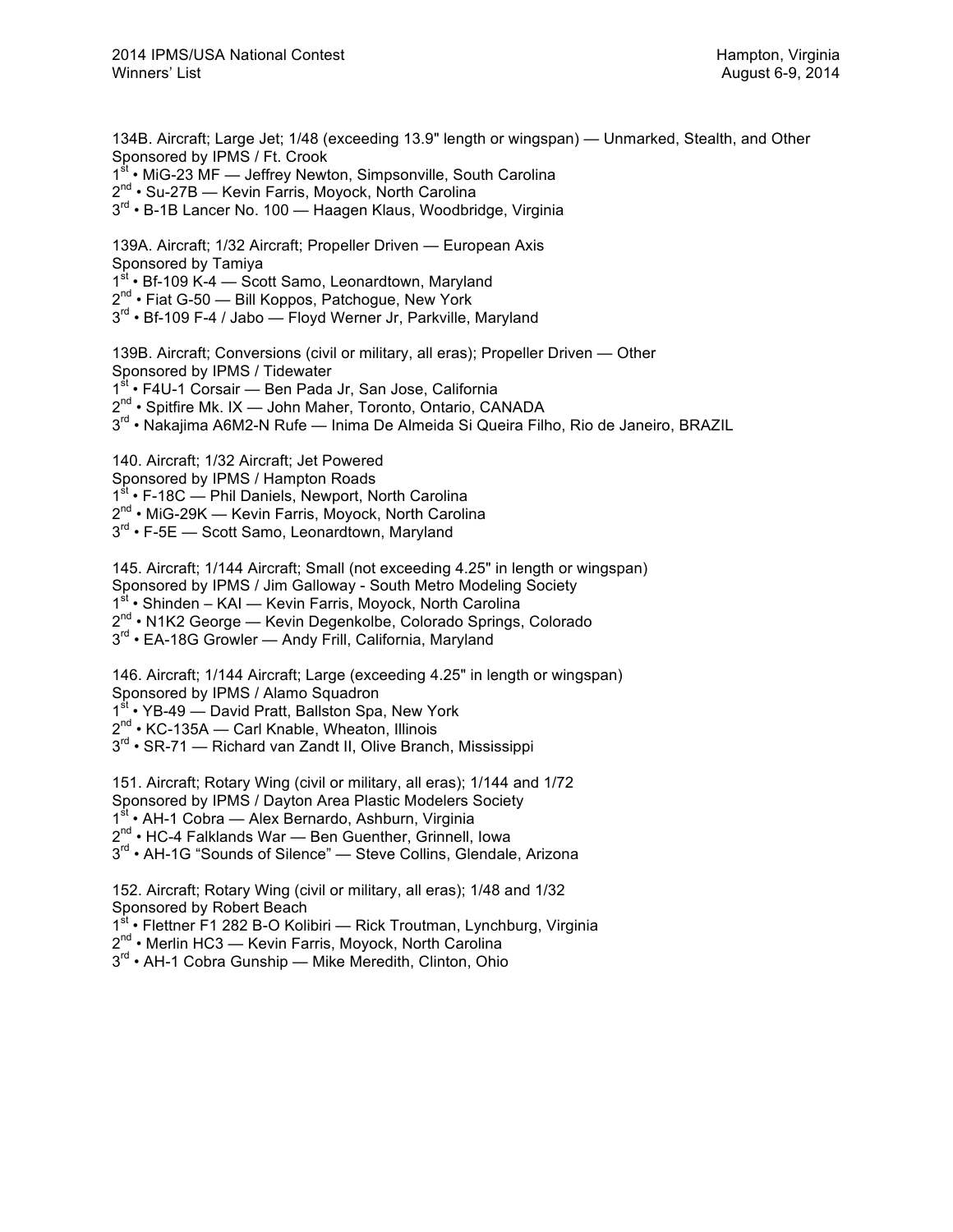157. Aircraft; Civil, Sport, Racing, and Airships (all types and eras); 1/144 and 1/72 Sponsored by DeHavilland Scale Modelers Club 1<sup>st</sup> • Beech Staggerwing — Barry Webb, Culver City, California 2<sup>nd</sup> • Piero Magni — Alexandre Bigey, Pape'ete, FRENCH POLYNESIA 3<sup>rd</sup> • Auro Cierva C-30 — Keith Hudson, Silver Spring, Maryland

158. Aircraft; Civil, Sport, Racing, and Airships (all types and eras); 1/48 and 1/32 Sponsored by IPMS / Roscoe Turner 1st • Cobra II — Pat Donahue, Henley Field, Mississippi  $2^{nd}$  • Messerschmitt Bf-108B-1 — Rick Troutman, Lynchburg, Virginia 3<sup>rd</sup> • Chino Air Museum Ki-84 — Dekker Zimmerman, Colorado Springs, Colorado

163. Aircraft; Airliners; 1/144 Sponsored by AMD Digest 1<sup>st</sup> • Boeing 777-200 Singapore Airlines — Marco Manchan, San Salvador, EL SALVADOR 2<sup>nd</sup> • Panagra DC-7B — Carl Knable, Wheaton, Illinois 3<sup>rd</sup> • Boeing 767-300 ANA — Mike Idacavage, Marietta, Georgia

164. Aircraft; Airliners; 1/72, 1/48, and 1/32 Sponsored by IPMS / Jim Galloway - South Metro Modeling Society 1<sup>st</sup> • DH-4A — Timothy Burke, Scotia, New York 2<sup>nd</sup> • Austin Air DC-3 — Chip Jean, Yorktown, Virginia 3<sup>rd</sup> • Vultee V1A — Tim Nelrod, Kirkland, Washington

167. Aircraft; Unmanned Aerial Vehicles (civil or military, all eras); All scales Sponsored by IPMS / Gamecocks 1st • Fi-103A1 V-1 - Phil Hale, Cullman, Alabama 2<sup>nd</sup> • LTV-N-2 Loon — Kevin Degenkolbe, Colorado Springs, Colorado 3<sup>rd</sup> • X-47B UCAV — Richard van Zandt II, Olive Branch, Mississippi

170. Aircraft; In-Flight (gear-up, in-flight displays); 1/72, 1/48, and 1/32 Sponsored by IPMS / Roscoe Turner

1st • Spitfire Mk. VIII — Rene Barretto, PANAMA

 $2^{nd}$  • Bf-109 G14 — Dekker Zimmerman, Colorado Springs, Colorado

3<sup>rd</sup> • MV-22B Osprey — Ben Guenther, Grinnell, Iowa

172. Aircraft; Vacuum-formed (civil or military, all eras); All scales and types Sponsored by IPMS / Northern Virginia Modelers

1<sup>st</sup> • Piper PA-18 Cub — Keith Hudson, Silver Spring, Maryland

2<sup>nd</sup> • Cessna A185F Skywagon — Alexandre Bigey, Pape'ete, FRENCH POLYNESIA

3<sup>rd</sup> • Hansa Brandenburg W.12 III — Brian Cooker, Gold Hill, North Carolina

174. Aircraft; Conversions (civil or military, all eras); All scales and types Sponsored by Don Harris Memorial Fund

1<sup>st</sup> • Bf-109 V-23 — Barry Numerick, Greensburg, Pennsylvania

2<sup>nd</sup> • OA-4M — Ray Engineer, Green Acres, Florida

 $3<sup>rd</sup>$  • Grumman F4F-3 Wildcat — Rick Troutman, Lynchburg, Virginia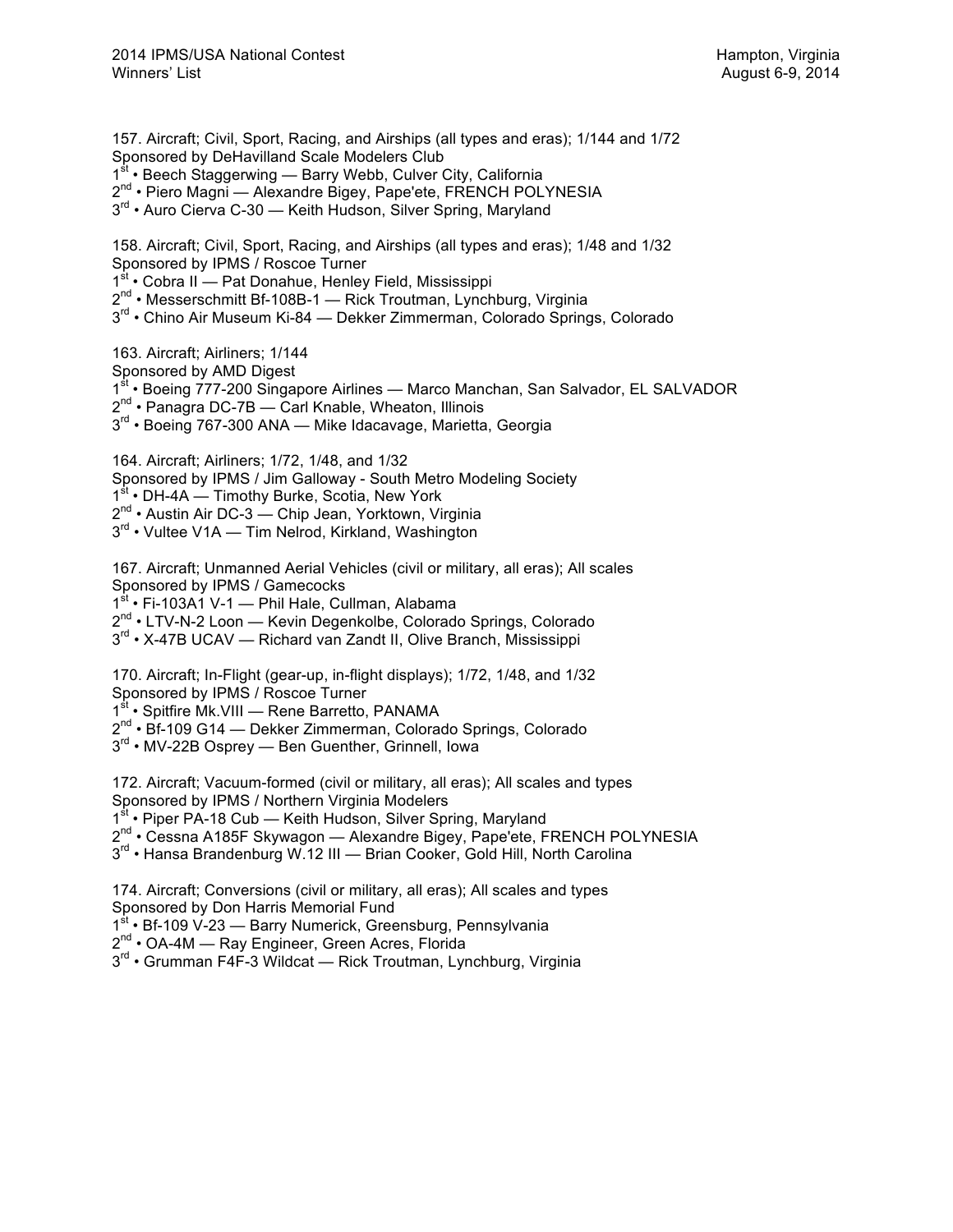178. Aircraft; Scratch-built (civil or military, all eras); All scales and types Sponsored by IPMS / Delaware Valley Scale Modelers

- 1<sup>st</sup> Avroe 1909 Triplane #1 Ben Guenther, Grinnell, Iowa
- 2<sup>nd</sup> Gotha 1 WWI Bomber Jerry Creager, Birmingham, Alabama
- 3<sup>rd</sup> Colditz Glider Keith Hudson, Silver Spring, Maryland

186A. Aircraft; Out-of-the-Box; Single Engine Prop or Glider, 1/72 (not exceeding 8.5" length or wingspan) — Inline Engine

Sponsored by IPMS / El Paso

1st • P-51D Moonbeam McSwine — Ken Niles, Fayetteville, Georgia

- 2<sup>nd</sup> Bf-109G-10 (captured) Barry Numerick, Greensburg, Pennsylvania
- 3<sup>rd</sup> P-51D Old Crow Ashley Abernathy, Glen Allen, Virginia

186B. Aircraft; Out-of-the-Box; Single Engine Prop or Glider, 1/72 (not exceeding 8.5" length or wingspan) — Radial Engine

Sponsored by IPMS / Delaware Valley Scale Modelers

1<sup>st</sup> • J7W Shinden — Chip Jean, Yorktown, Virginia

2nd • A6M2b Zero — Pat Donahue, Henley Field, Mississippi

 $3<sup>rd</sup>$  • A6M2b Zero — Kenneth Hanson, Manchester, New Hampshire

187A. Aircraft; Out-of-the-Box; Single Engine Prop or Glider, 1/48 (not exceeding 13.9" length or wingspan) — Axis and Soviet

Sponsored by IPMS / Pelikan Model Club<br>1<sup>st</sup> • Ki-27B Nate — Randv Lutz Stittsville • Ki-27B Nate — Randy Lutz, Stittsville, Ontario, CANADA

2<sup>nd</sup> • M6A1 Seiran — Bill Brickhouse, Newport News, Virginia

3<sup>rd</sup> • Yak-3 — Bill Howell, Fort Mill, South Carolina

187B. Aircraft; Out-of-the-Box; Single Engine Prop or Glider, 1/48 (not exceeding 13.9" length or wingspan) — Other

Sponsored by Michael and Janyce Roy

1<sup>st</sup> • Grumman F3F-2 — Walter Scott Gibson, Cutter Bay, Florida

2<sup>nd</sup> • Curtiss Helldiver SB2C-4 — Rick Troutman, Lynchburg, Virginia

3<sup>rd</sup> • F4U-1 Corsair — Richard van Zandt II, Olive Branch, Mississippi

188. Aircraft; Out-of-the-Box; Small Jet, 1/72 (not exceeding 8.5" length or wingspan)

Sponsored by IPMS / Lt. Alexander Pearson Modelers

1<sup>st</sup> • T-33 JASDF — Roger Rasor, Cordova, Tennessee

2<sup>nd</sup> • MiG-21 MF — Bill Brickhouse, Newport News, Virginia

3<sup>rd</sup> • J-35F Draken — Chip Jean, Yorktown, Virginia

189. Aircraft; Out-of-the-Box; Small Jet, 1/48 (not exceeding 13.9" length or wingspan) Sponsored by IPMS / Wings, Wheels & Keels

1<sup>st</sup> • ME-163B-1 Komet — Rick Troutman, Lynchburg, Virginia

2<sup>nd</sup> • Israeli TA-4 — Chip Jean, Yorktown, Virginia

3<sup>rd</sup> • Gloster Meteor F-1 — Robert Shankland, Valparaiso, Indiana

190A. Aircraft; Out-of-the-Box; Large Aircraft, 1/72 (exceeding 8.5" length or wingspan) — Allied Manufactured

Sponsored by IPMS / Richard I. Bong

 $^{\mathsf{t}}$  • EE Canberra — Carl Knable, Wheaton, Illinois

2<sup>nd</sup> • C-47 — Jim Mesko, Akron, Ohio

 $3<sup>rd</sup>$  • B-26 Marauder — Bert Reynaud, New Orleans, Louisiana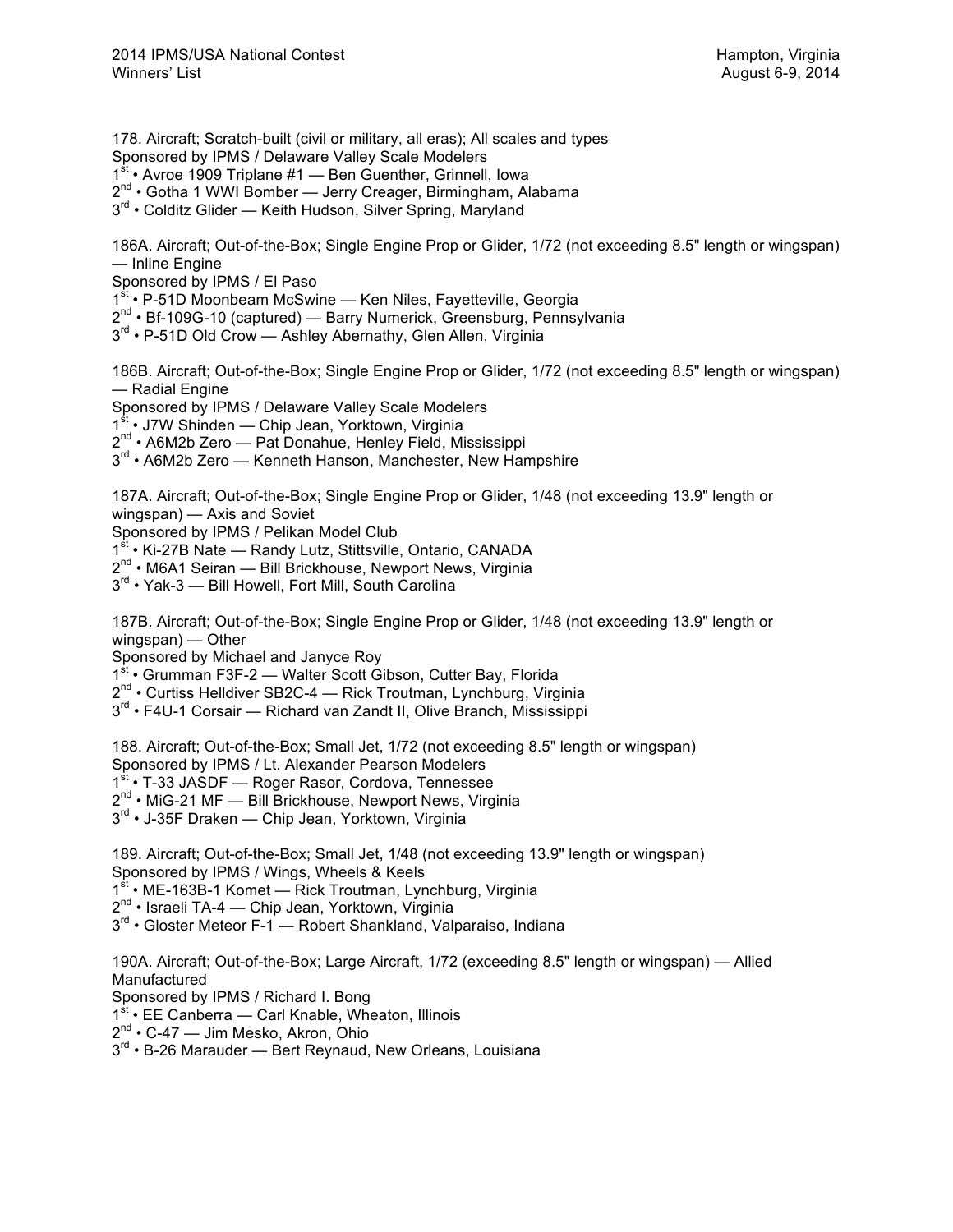190B. Aircraft; Out-of-the-Box; Large Aircraft, 1/72 (exceeding 8.5" length or wingspan) — Axis Manufactured

Sponsored by IPMS / Tidewater

- 1<sup>st</sup> Mitsubishi G4M2 Betty Scott Bregi, Newport News, Virginia
- 2<sup>nd</sup> Bf-110 E Bryant Dunbur, Fishers, Indiana
- 3<sup>rd</sup> Bf-110 G2 Dennis Davison, Longmont, Colorado

191. Aircraft; Out-of-the-Box; Large Aircraft, 1/48 (exceeding 13.9" length or wingspan) Sponsored by IPMS / Lakes Region

1<sup>st</sup> • Westland Whirlwind — Rick Troutman, Lynchburg, Virginia

2<sup>nd</sup> • HS-129B-2 — Bill Brickhouse, Newport News, Virginia

3<sup>rd</sup> • Mosquito — Richard Price, Lexington, Massachusetts

193. Aircraft; Out-of-the-Box; Aircraft (other scales), 1/144, All types Sponsored by IPMS / Air Capital 1<sup>st</sup> • E-2C Hawkeye — Whitney Thompson, Opelika, Alabama

2<sup>nd</sup> • Dakota (C-47) — Bill Brickhouse, Newport News, Virginia

3<sup>rd</sup> • Vulcan — Chip Jean, Yorktown, Virginia

194. Aircraft; Out-of-the-Box; Aircraft (other scales), 1/32, All types Sponsored by VOLKS Inc. / Zoukei-Mura 1<sup>st</sup> • Hansa Brandenburg W.29 — Jerry Creager, Birmingham, Alabama 2nd • F4U-1 Corsair Birdcage — Brian Cavet, Picayune, Mississippi 3<sup>rd</sup> • Ki-84 Frank — Chip Jean, Yorktown, Virginia

195. Aircraft; Out-of-the-Box; Airliners, All types and scales Sponsored by IPMS / Twin City Aero Historians 1<sup>st</sup> • Alaska 737-400 — Carl Knable, Wheaton, Illinois 2<sup>nd</sup> • Curtiss C-46 BOAC — Nick Filippone, Fort Johnson, New York 3<sup>rd</sup> • Buzz Air 737-300 — Chip Jean, Yorktown, Virginia

196. Aircraft; Out-of-the-Box; Other Aircraft (civil airships, rotary wing, UAV, etc.), all types and scales Sponsored by IPMS / Cincinnati Scale Modelers 1<sup>st</sup> • Mi-24 Hind-A — Bill Brickhouse, Newport News, Virginia

2<sup>nd</sup> • AS-4 — David Knights, Louisville, Kentucky

3<sup>rd</sup> • MH-60G — Chip Jean, Yorktown, Virginia

200A. Military Vehicles; Closed-top AFVs (including tanks, assault guns, and self-propelled guns); 1/48 and larger, through Korea — Axis Light and Medium Sponsored by Tamiya

1<sup>st</sup> • Type 92 Heavy Combat Car — Michael Petty, Kilmarnock, Virginia

2<sup>nd</sup> • Panzer II Ausf F — Cesar "Manny" Rodriguez, Severn, Maryland

 $3<sup>rd</sup>$  • Panzer IB Command Tank — Mark Ford, Port Angeles, Washington

200B. Military Vehicles; Closed-top AFVs (including tanks, assault guns, and self-propelled guns); 1/48 and larger, through Korea — Axis Heavy

Sponsored by IPMS / Phantom Phlashers

1<sup>st</sup> • Crazy Cat — Cesar "Manny" Rodriguez, Severn, Maryland

2<sup>nd</sup> • Porsche Maus — David Bridges, Pooler, Georgia

 $3<sup>rd</sup>$  • Tiger 1 — Phil Hale, Cullman, Alabama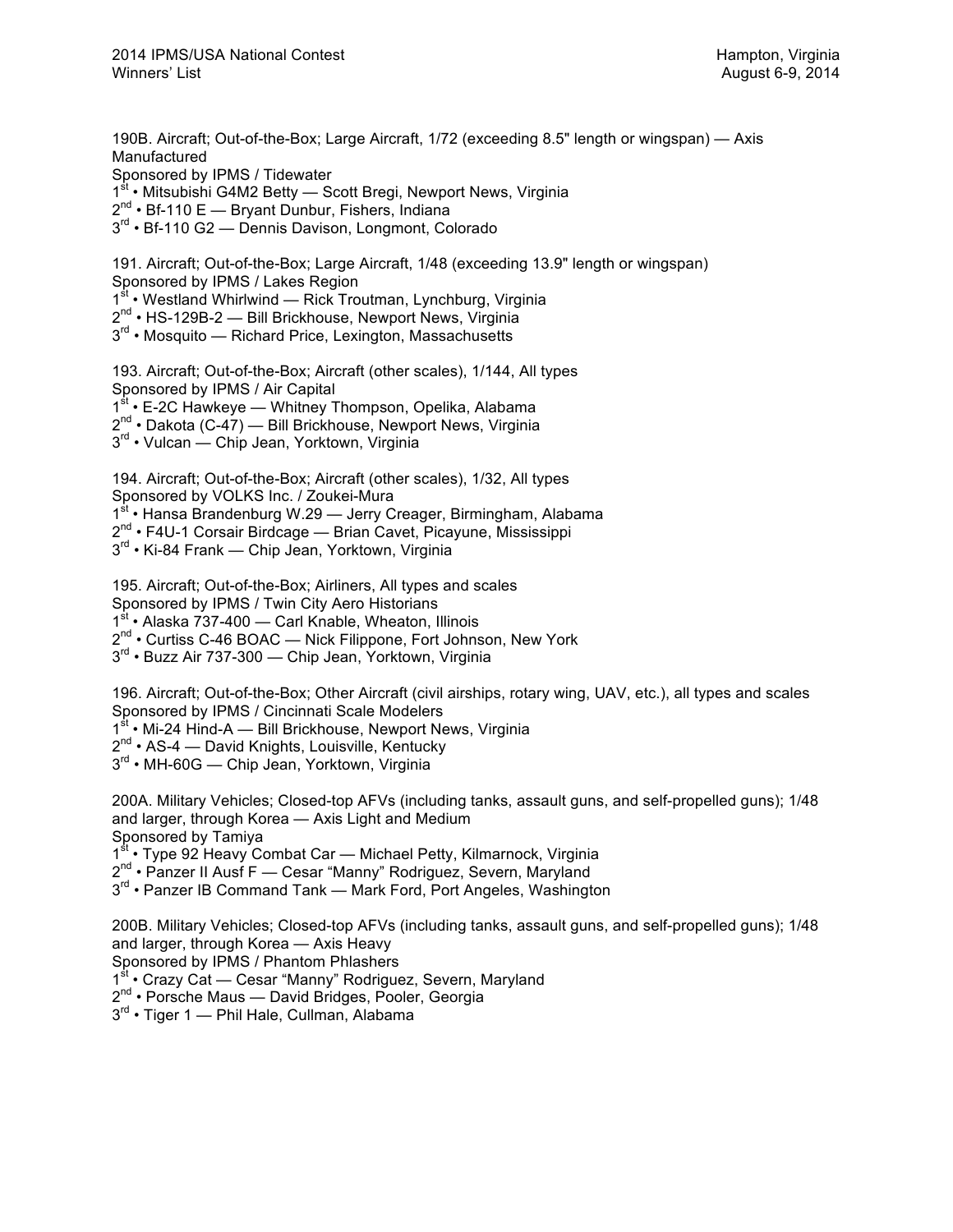200C. Military Vehicles; Closed-top AFVs (including tanks, assault guns, and self-propelled guns); 1/48 and larger, through Korea — Allied Sponsored by IPMS / Seattle

1<sup>st</sup> • T-34 — Jim Mesko, Akron, Ohio

 $2^{nd}$  • KV-85 — Michael Petty, Kilmarnock, Virginia

3<sup>rd</sup> • M4A3E8 Sherman — David Neely, Mooresville, North Carolina

200D. Military Vehicles; Closed-top AFVs (including tanks, assault guns, and self-propelled guns); 1/48 and larger, through Korea — British Marked

Sponsored by IPMS / Gen. Robert L. Scott

1<sup>st</sup> • Sherman Vc Firefly — Mark Ford, Port Angeles, Washington

2nd • Sherman Vc Firefly — Joe Koenig, Virginia Beach, Virginia

3<sup>rd</sup> • El Alamein Sherman — John Kosner, White Lake, Michigan

201A. Military Vehicles; Closed-top AFVs (including tanks, assault guns, and self-propelled guns); 1/48 and larger, post-Korea — NATO

Sponsored by IPMS / Fame Cities

1st • Leopard I-C2 — Kevin Farris, Moyock, North Carolina

2<sup>nd</sup> • Leopard I-A4 — Ashley Abernathy, Glen Allen, Virginia

3<sup>rd</sup> • Leopard 2A6 — Gian Montecalvo, North Providence, Rhode Island

201B. Military Vehicles; Closed-top AFVs (including tanks, assault guns, and self-propelled guns); 1/48 and larger, post-Korea — Warsaw Pact and Russian

Sponsored by IPMS / AMPS Central Virginia

1st • T-90A — Kevin Farris, Moyock, North Carolina

 $2^{nd}$  • Iraqi T-55 — Gian Montecalvo, North Providence, Rhode Island

3<sup>rd</sup> • T-72M2 — Glenn Kleiber, Poland, Ohio

201C. Military Vehicles; Closed-top AFVs (including tanks, assault guns, and self-propelled guns); 1/48 and larger, post-Korea — Other

Sponsored by IPMS / Ft. Crook

1<sup>st</sup> • Nag Man — Jason Jennings, Lynchburg, Virginia

2<sup>nd</sup> • Tiran 5 — Terry Hill, Louisville, Kentucky

3<sup>rd</sup> • Ethiopian T-55 — Gerry Gardiner, Forrest Hill, Maryland

206A. Military Vehicles; Open-top AFVs and AFVs with Interiors, 1/48 and Larger; 1/48 and larger — Axis Sponsored by Tamiya

1<sup>st</sup> • Hetzer — Gian Montecalvo, North Providence, Rhode Island

2<sup>nd</sup> • Marder II — David Bridges, Pooler, Georgia

3<sup>rd</sup> • SdKfz 221 — Ashley Abernathy, Glen Allen, Virginia

206B. Military Vehicles; Open-top AFVs and AFVs with Interiors, 1/48 and Larger; 1/48 and larger — Allied

Sponsored by IPMS / Southern Maine Modelers

1<sup>st</sup> • M22 Locust — Michael Petty, Kilmarnock, Virginia

2<sup>nd</sup> • 'X-3' Sherman Jumbo — Shawn Hays, Huntersville, North Carolina

 $3<sup>rd</sup>$  • FT-17 French Tank — Joe Lomusio. Fullerton, California

206C. Military Vehicles; Open-top AFVs and AFVs with Interiors, 1/48 and Larger; 1/48 and larger — **Other** 

Sponsored by IPMS / Silverwings

1<sup>st</sup> • M2A3 Bradley — Tony Rivera, Cranford, New Jersey

2<sup>nd</sup> • BMP-3 — Gary Griffith, Williamsburg, Virginia

 $\overline{3}^{\mathsf{rd}}$  • — ,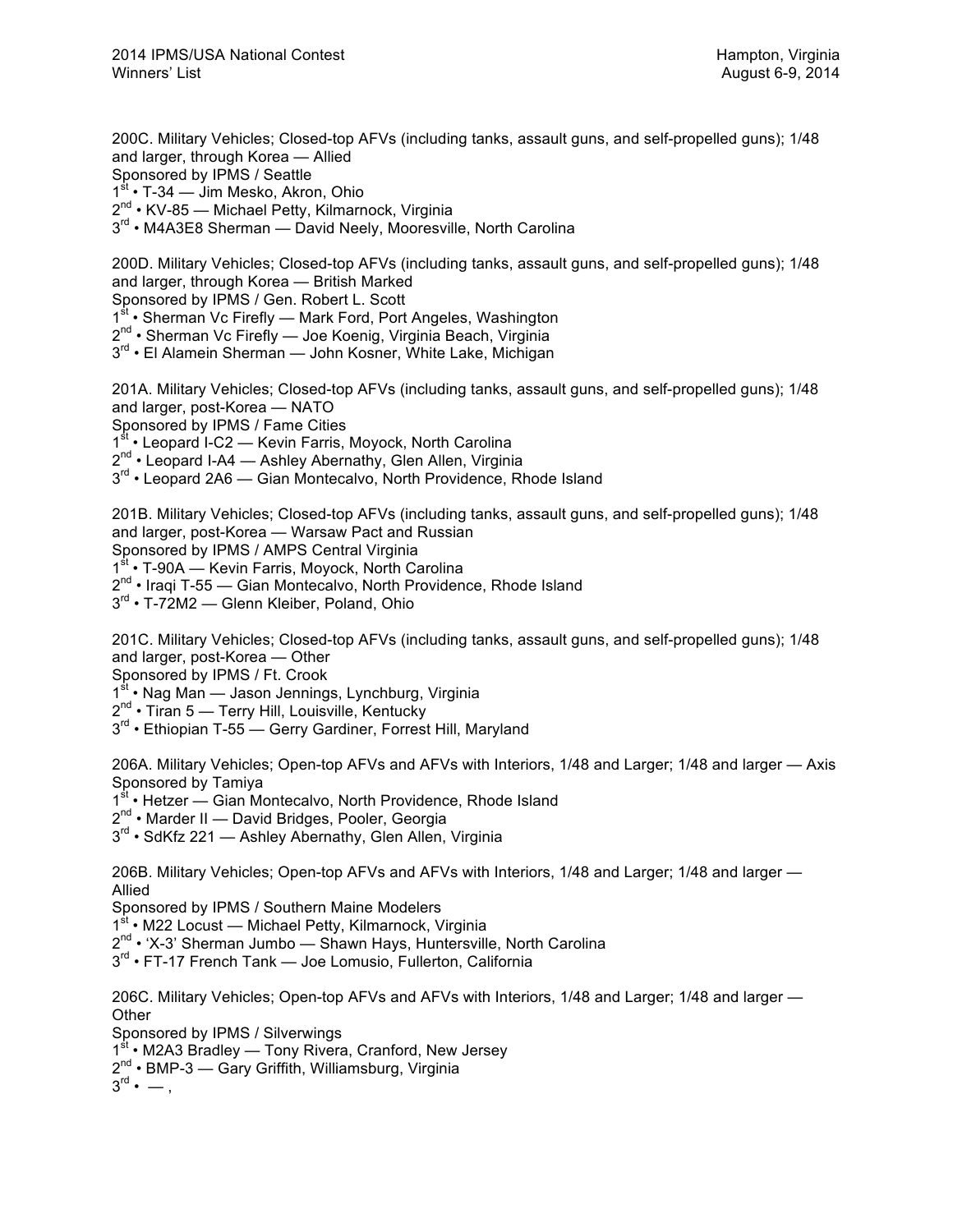211A. Military Vehicles; Armored Cars and Armored Half-tracks (all eras); 1/49 and smaller — Armored Cars

Sponsored by IPMS / Lakes Region

1<sup>st</sup> • Daimler Mk.1 — Glenn Kleiber, Poland, Ohio

2<sup>nd</sup> • Hispano Suiza 3T6 — Marco Mendez, Torrent, Valencia, SPAIN

3<sup>rd</sup> • VAB 4x4 — Marco Manchan, San Salvador, EL SALVADOR

211B. Military Vehicles; Armored Cars and Armored Half-tracks (all eras); 1/49 and smaller — Halftracks Sponsored by IPMS / Mount Diablo Chapter

1<sup>st</sup> • SdKfz 251/2 — Jim Knight, Flesherton, Ontario, CANADA

2<sup>nd</sup> • M3 Gun Motor Carrier — John Shimek, Canton, Ohio

 $3^{\text{rd}} \cdot -$ .

212A. Military Vehicles; Armored Cars and Armored Half-tracks (all eras); 1/48 and larger — Armored Cars, Green

Sponsored by IPMS / Patriot

<sup>t</sup> • Staghound — Kevin Farris, Moyock, North Carolina

2<sup>nd</sup> • M1132 Stryker — Joe Szczygielski, Buffalo, New York

3<sup>rd</sup> • M1128 MGS — Scott Bregi, Newport News, Virginia

212B. Military Vehicles; Armored Cars and Armored Half-tracks (all eras); 1/48 and larger — Halftracks Sponsored by The Scenic Factory

1<sup>st</sup> • M3 75mm GMC — Michael Petty, Kilmarnock, Virginia

2<sup>nd</sup> • SdKfz NEU - Mike Oberholzer, Bainbridge Island, Washington

3<sup>rd</sup> • BA-64-3 SKH — Francisco Samayoa, San Salvador, EL SALVADOR

212C. Military Vehicles; Armored Cars and Armored Half-tracks (all eras); 1/48 and larger — Armored Cars, Non-Green

Sponsored by IPMS / Tidewater

1st • LAV-25 Piranha — John Grenot, Windermere, Florida

 $2^{nd}$  • SdKfz 222 — Chris Durden, Williamsburg, Virginia

3<sup>rd</sup> • SdKfz 221 — Kip Rudge, Lynchburg, Virginia

217. Military Vehicles; Soft-skinned Military Vehicles; 1/49 and smaller

Sponsored by IPMS / Richmond<br>1<sup>st</sup> • LRDG 3-ton Truck — Mike M

 $\cdot$  LRDG 3-ton Truck — Mike McFadden, Glendale, Arizona

 $2^{nd}$  • Horch 106 — Chris Durden, Williamsburg, Virginia

 $3<sup>rd</sup>$  • Heavy Uniform Personnel Vehicle — George Mohr, Pontotoc, Mississippi

218A. Military Vehicles; Soft-skinned Military Vehicles; 1/48 and larger — Axis Sponsored by IPMS / North Olympic Peninsula Modelers Society 1st • Steyer RSO — Jason Jennings, Lynchburg, Virginia 2<sup>nd</sup> • G917 1939 Ford Truck — George Mohr, Pontotoc, Mississippi 3<sup>rd</sup> • Kubelwagen Type 239 — Miles Peueto, Little Elm, Texas

218B. Military Vehicles; Soft-skinned Military Vehicles; 1/48 and larger — Allied, Pre-Korea Sponsored by IPMS / Northern Virginia Modelers

1<sup>st</sup> • British Airborne Motorcycle — Alexander DeLeon, Carrizo Springs, Texas

2<sup>nd</sup> • GMC CCKW — Henry Milton, Suffolk, Virginia

 $3<sup>rd</sup>$  • GMC with 40mm Bofors Gun — Ed Barthelmes, Erie, Pennsylvania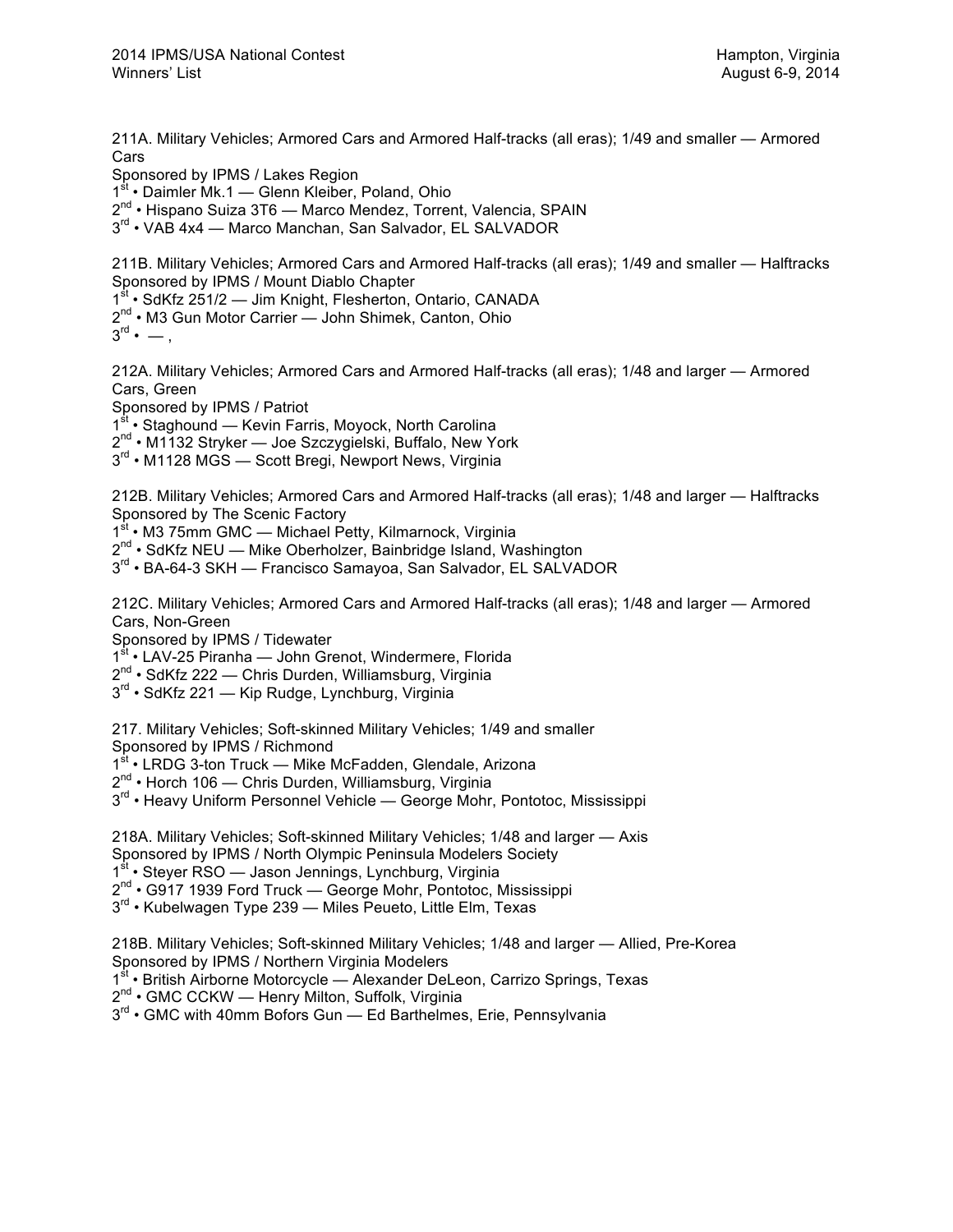218C. Military Vehicles; Soft-skinned Military Vehicles; 1/48 and larger — Post Korea Sponsored by IPMS / Ottawa 1<sup>st</sup> • Special Forces LMTV "War Pig" — Chris Durden, Williamsburg, Virginia 2nd • HUMVEE — Ashley Abernathy, Glen Allen, Virginia 3<sup>rd</sup> • M151A1 — Robert Shankland, Valparaiso, Indiana

223A. Military Vehicles; Artillery Pieces; all scales — Non-German Sponsored by IPMS / Houston 1st • Patriot — Joe Szczygielski, Buffalo, New York 2<sup>nd</sup> • 2-pdr AT Gun — Michael Petty, Kilmarnock, Virginia 3<sup>rd</sup> • 25-pdr Gun — Dave Koukol, Tipp City, Ohio

223B. Military Vehicles; Artillery Pieces; all scales — Other Sponsored by On-The-Mark Models 1<sup>st</sup> • 17cm K18 Matterhorn — John Kosner, White Lake, Michigan  $2^{nd}$  • 75mm PaK-40 (late) — Timothy Burke, Scotia, New York

3<sup>rd</sup> • German 75mm PaK-40 — Ed Ingersoll, Gainsville, Florida

225A. Military Vehicles; Fully Tracked (all types); 1/49 and smaller, through Korea — Axis Sponsored by IPMS / Rochester 1<sup>st</sup> • Bergtiger — Joe Koenig, Virginia Beach, Virginia 2<sup>nd</sup> • Strv M/37 — Wayne Bowman, Beeton, Ontario, CANADA

 $3<sup>rd</sup>$  • Stug 40 Ausf G — Coy Kuntz, North Wilksboro, North Carolina

225B. Military Vehicles; Fully Tracked (all types); 1/49 and smaller, through Korea — Allied Sponsored by IPMS / Chattanooga

1<sup>st</sup> • Grant Mk.1 with Sunshades — Ben Guenther, Grinnell, Iowa

2<sup>nd</sup> • JS-II — Joe Koenig, Virginia Beach, Virginia

3<sup>rd</sup> • LVT-4 — Chris Durden, Williamsburg, Virginia

226A. Military Vehicles; Fully Tracked (all types); 1/49 and smaller, post Korea — NATO Sponsored by IPMS / Bay Colony Historical Modelers

1<sup>st</sup> • M113 — Piotr Mostoviak, Mosina, POLAND

2<sup>nd</sup> • M901 Jordanian — Wayne Bowman, Beeton, Ontario, CANADA

 $3<sup>rd</sup>$  • M2A2 Bradley — Alan Bovd, Collegeville, Pennsylvania

226B. Military Vehicles; Fully Tracked (all types); 1/49 and smaller, post Korea — Warsaw Pact and Russian

Sponsored by IPMS / Tidewater

1<sup>st</sup> • JS-III — Marcin Slusarz, Sterling, Virginia

 $2^{nd} \cdot -$ ,

 $\overline{3}^{\text{rd}}$  •  $-$  .

228. Military Vehicles; Conversions and Scratchbuilt; all types and eras

Sponsored by Bruce Culver

1<sup>st</sup> • Ariel W/NG 350cc British Military Dispatch Motorcycle — Alexander DeLeon, Carrizo Springs, Texas

- 2<sup>nd</sup> Japanese Engineering Vehicle Harvey Lowe, Toronto, Ontario, CANADA
- 3<sup>rd</sup> Obice 305/17 DS Bill Powers, Birmingham, Alabama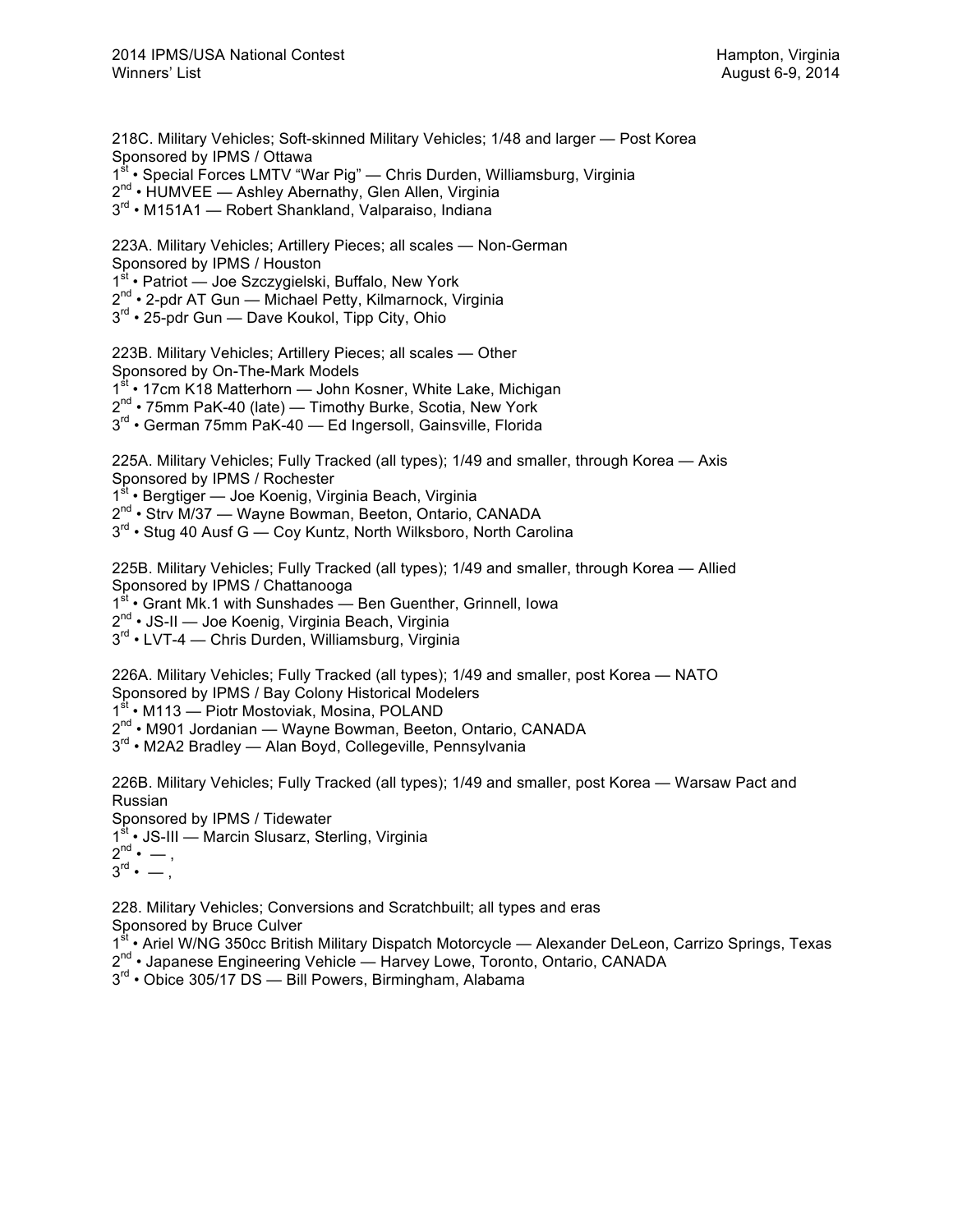229. Military Vehicles; Kit-Bash Conversions; all types and eras Sponsored by IPMS / El Paso  $1<sup>st</sup>$  • Char B-1 bis — Jason Jennings, Lynchburg, Virginia 2nd • Flak Opel Blitz — George Mohr, Pontotoc, Mississippi 3<sup>rd</sup> • Sherman - Pershing — Bill Powers, Birmingham, Alabama 235. Military Vehicles; Multi- or Towed Vehicles, non-diorama display; all types and eras Sponsored by IPMS / Lafayette Scale Modelers 1<sup>st</sup> • STZ-5 with ZIS-3 — Kevin Farris, Moyock, North Carolina  $2^{nd}$  • SdKfz 7 with 88mm Flak — David Vickers, Fredericksburg, Virginia  $3<sup>rd</sup>$  • Japanese Type 94 w 75mm Type 41 — Terry Hill, Louisville, Kentucky 240. Military Vehicles; Out-of-the-Box; Armored Vehicles (open- and closed-top), 1/48 Sponsored by IPMS / Wright Field Scale Modelers 1<sup>st</sup> • Autoblinda AB-41 — Ed Mautner, Round Hill, Virginia 2<sup>nd</sup> • M10 Tank Destroyer — Dave Koukol, Tipp City, Ohio 3<sup>rd</sup> • Firefly — Kip Rudge, Lynchburg, Virginia 242. Military Vehicles; Out-of-the-Box; Soft-Skin Vehicles, 1/48 Sponsored by Bruce Culver 1<sup>st</sup> • Komatsu Bulldozer — James McFarland, Youngsville, North Carolina 2<sup>nd</sup> • US Scooter Fire Fighter — Mike van Schoonhoven, St. Petersburg, Florida 3<sup>rd</sup> • US 6x6 Truck — Dave Koukol, Tipp City, Ohio 250A. Military Vehicles; Out-of-the-Box; Closed-Top AFVs, 1/35 — through Korea, Axis Sponsored by Woody Family 1st • Panzer MK III — Rene Barretto, PANAMA  $2^{nd}$  • Panzer III Ausf J — James Green, Rural Hall, North Carolina 3<sup>rd</sup> • B1 Bis — Kevin Degenkolbe, Colorado Springs, Colorado 250B. Military Vehicles; Out-of-the-Box; Closed-Top AFVs, 1/35 — through Korea, Allied Sponsored by IPMS / Tidewater 1<sup>st</sup> • M-22 Locust — Joe Koenig, Virginia Beach, Virginia 2<sup>nd</sup> • St. Chamond — Michael Petty, Kilmarnock, Virginia  $3<sup>rd</sup>$  • Mk. IV Tadpole — Joe Lomusio, Fullerton, California 250C. Military Vehicles; Out-of-the-Box; Closed-Top AFVs, 1/35 — Post Korea Sponsored by IPMS / Tidewater 1<sup>st</sup> • T-55 Enigma — James Major, Cleveland Heights, Ohio 2<sup>nd</sup> • Sturv ST-103C S Tank — Scott Bregi, Newport News, Virginia 3<sup>rd</sup> • Achzarit — Michael Rechlicz, West Bend, Wisconsin 253. Military Vehicles; Out-of-the-Box; Open-Top AFVs and with Interiors, 1/35 Sponsored by IPMS / Niagara Frontier Chapter 1<sup>st</sup> • German Marder III — Tom Bogacki, St. Louis, Missouri 2<sup>nd</sup> • Nashorn — Gary McDowell, South Charleston, West Virginia 3<sup>rd</sup> • M3 Stuart Honey — David DeNardo, Aberdeen, New Jersey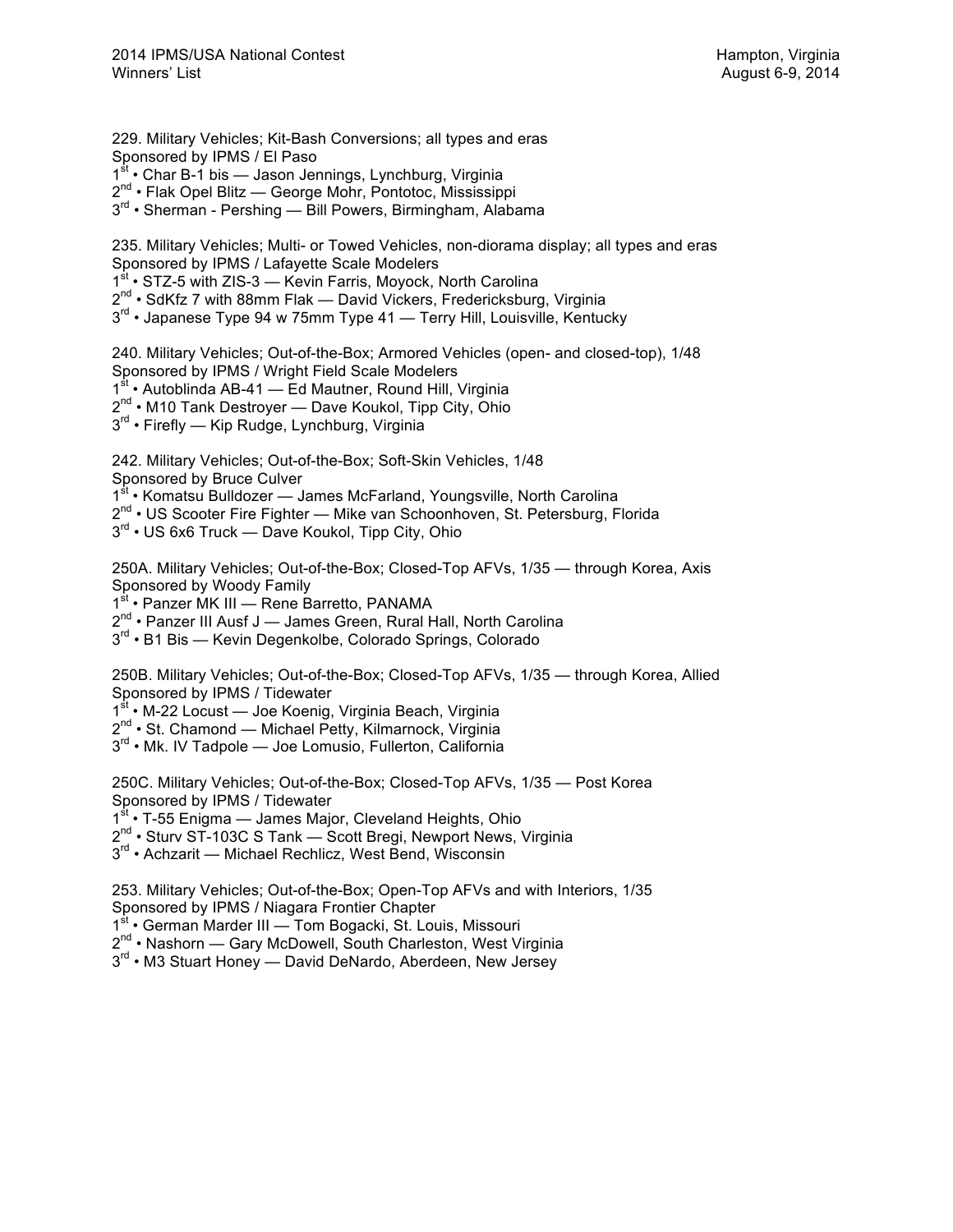254. Military Vehicles; Out-of-the-Box; Armored Cars and Halftracks, 1/35 Sponsored by IPMS / Eagle Squadron

1<sup>st</sup> • SdKfz 250/1 Halftrack — Tom Gaston, Ringgold, Georgia

2<sup>nd</sup> • Staghound MK. III — Joe Lomusio, Fullerton, California

3<sup>rd</sup> • M1128 Stryker MGS — James Major, Cleveland Heights, Ohio

255. Military Vehicles; Out-of-the-Box; Soft-Skin Vehicles, 1/35 Sponsored by IPMS / Washington DC 1<sup>st</sup> • German Field Kitchen — Clinton Mills, Virginia Beach, Virginia  $2^{nd}$  • M1083 6x6 Standard Cargo Truck — Dave Koukol, Tipp City, Ohio

3<sup>rd</sup> • SAS Jeep — Mike McFadden, Glendale, Arizona

256. Military Vehicles; Out-of-the-Box; Closed-Top AFVs, 1/72 Sponsored by IPMS / Tidewater

1<sup>st</sup> • LVT-A4 — Jim Mesko, Akron, Ohio

2<sup>nd</sup> • LVT-A4 — John Shimek, Canton, Ohio

3<sup>rd</sup> • Jagdpanzer IV — Clinton Mills, Virginia Beach, Virginia

257. Military Vehicles; Out-of-the-Box; Armored Cars and Halftracks, 1/72 Sponsored by IPMS / Tidewater

1<sup>st</sup> • Fuchs — Gary McDowell, South Charleston, West Virginia

2nd • LAV 25mm USMC — John Shimek, Canton, Ohio

3<sup>rd</sup> • German 251/2 ausf C Halftrack — Jim Terry, Scranton, Pennsylvania

258. Military Vehicles; Out-of-the-Box; Soft-Skin Vehicles, 1/72 Sponsored by IPMS / Tidewater

1<sup>st</sup> • Vomas 7 — Harvey Lowe, Toronto, Ontario, CANADA

 $2^{nd}$  • Mach AC Bulldog — Andrew Fulcher, Morehead City, North Carolina

3<sup>rd</sup> • LDRG 3-ton Truck — Mike McFadden, Glendale, Arizona

300. Figures; Dismounted and mounted (all eras); 53mm and smaller Sponsored by IPMS / Denver, Rob Wolf Chapter

1<sup>st</sup> • Agent Nina — Marcin Slusarz, Sterling, Virginia

 $2^{nd}$  • Knight of the Order of St. John — Robert Blum, Baton Rouge, Louisiana

 $3<sup>rd</sup>$  • Grand Master — Matthew Parvis, Silver Spring, Maryland

305A. Figures; Dismounted (all eras); Pre-1900 — 54mm to 70mm Sponsored by IPMS / Boise

1<sup>st</sup> • Norman Knight 1066 — Robert Blum, Baton Rouge, Louisiana

2<sup>nd</sup> • Irish Knight 13th Century — James Church, Saginaw, Michigan

3<sup>rd</sup> • British Grenadier — Michael Pierce, Earlysville, Virginia

305B. Figures; Dismounted (all eras); Pre-1900 — 71mm and larger Sponsored by IPMS / Palouse Area Modelers

1<sup>st</sup> • Teutonic Knight 14th Century — John Brubaker, Mesa, Arizona

2<sup>nd</sup> • Greek Winter Figure — Michael Skurda, Deerfield Beach, Florida

3<sup>rd</sup> • 93rd Highlander Crimea — Thomas Borreli, Erie, Pennsylvania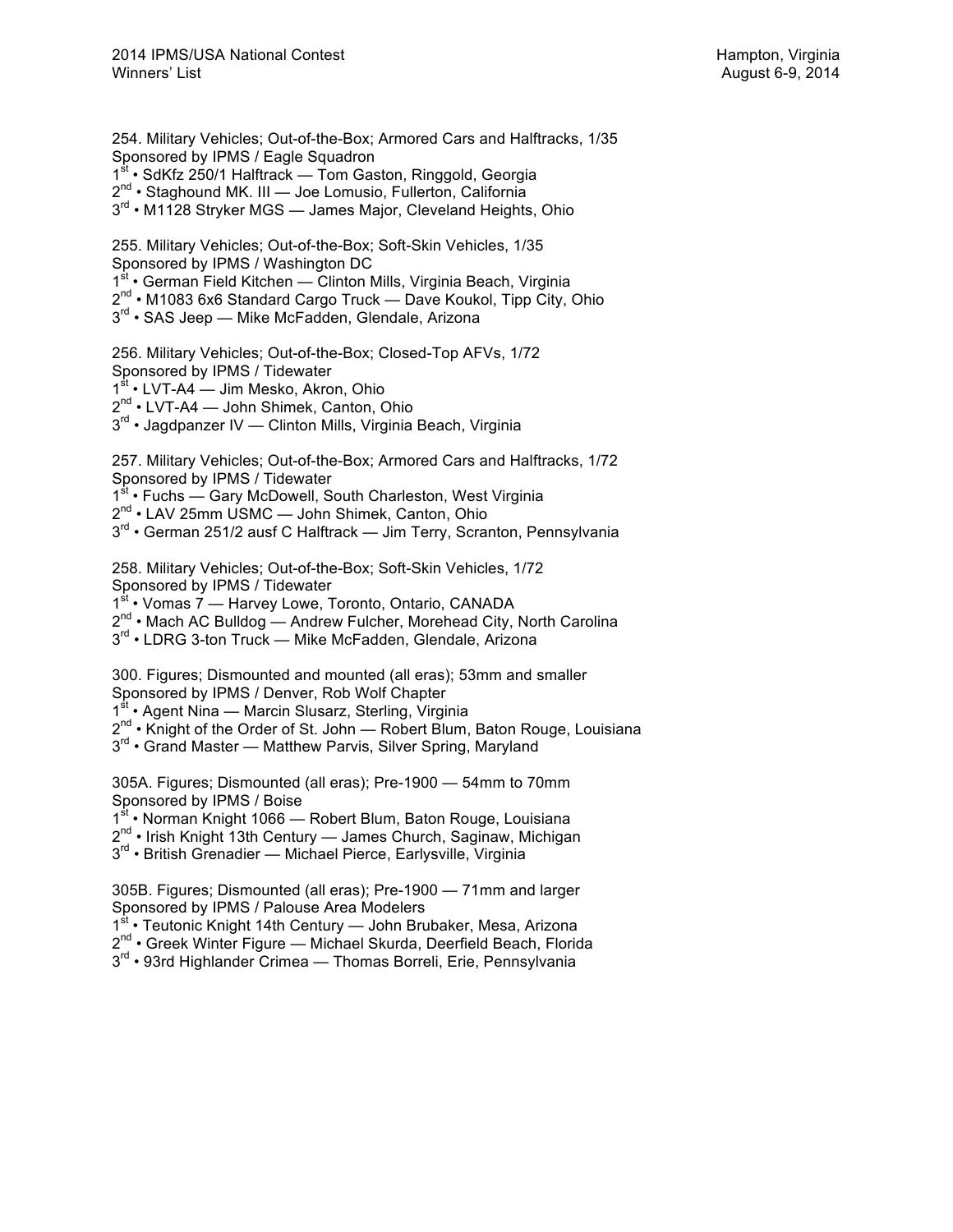306A. Figures; Dismounted (all eras); Post 1900 — 54mm to 70mm Sponsored by IPMS / Great Plains 1<sup>st</sup> • Sous Officer de Uhlan-Prussian 1914 — Erin Lantz, Plant City, Florida 2<sup>nd</sup> • Green Beret Vietnam — Thomas Borreli, Erie, Pennsylvania  $3<sup>rd</sup>$  • Royal Navy Flight Deck Medic 1982 — Matt Wesley, Wilmington, North Carolina

306B. Figures; Dismounted (all eras); Post 1900 — 71mm and larger Sponsored by IPMS / Orlando 1st • CBR Desert Dress — Tom Gaston, Ringgold, Georgia 2<sup>nd</sup> • T.E. Lawrence — Brian Duddy, LeRoy, New York 3<sup>rd</sup> • USMC Private 1900 — Thomas Borreli, Erie, Pennsylvania

311. Figures; Mounted or With Mount (all eras); 54mm to 70mm Sponsored by IPMS / Charlotte Scale Modelers 1<sup>st</sup> • German Mounted Food Carrier — Ed Kennedy, Roanoke, Virginia 2<sup>nd</sup> • 10th French Hussars 1809 - Robert Blum, Baton Rouge, Louisiana 3<sup>rd</sup> • 18th British Hussars 1815 — Theresa Hoernle, Sanford, North Carolina

312. Figures; Mounted or With Mount (all eras); 71mm and larger Sponsored by IPMS / Northern Virginia Modelers 1<sup>st</sup> • French Cuirassier — Michael Gondor, Stratford, Connecticut  $2^{nd}$  • Thermo-Nuclear Rider — Joseph Bergman, East Elmhurst, New York 3<sup>rd</sup> • Sgt. 4th US Cavalry 1864 — Robert Huettner, Springfield, Virginia

317. Figures; Conversions and Scratch-built; All scales and eras Sponsored by IPMS / Wings & Wheels

1<sup>st</sup> • German Soldier — Jose Albites Tapia, La Chorrera, PANAMA

2<sup>nd</sup> • Capt. Dick Winters — Brian Duddy, LeRoy, New York

3<sup>rd</sup> • German Tank Commander — Janio Chavez, La Chorrera, PANAMA

322A. Figures; Fantasy; All entries — Non-Movie Sponsored by Ronald Bell

1<sup>st</sup> • Raquel — Steven Simmons, Newport News, Virginia

2<sup>nd</sup> • Lizard Shaman — Michael Skurda, Deerfield Beach, Florida

3<sup>rd</sup> • Owlbear — Kirk Ballash, Eastlake, Ohio

322B. Figures; Fantasy; All entries — Movies Sponsored by Iwata - Madea 1<sup>st</sup> • Elrond — Bryant Dunbur, Fishers, Indiana 2<sup>nd</sup> • The Destroyer — Whitney Thompson, Opelika, Alabama 3<sup>rd</sup> • Axe to Grind — David Bennett, Raleigh, North Carolina

324. Figures; Science Fiction; All entries

Sponsored by IPMS / Niagara Frontier Chapter

1<sup>st</sup> • REI Ayanami — Steven Simmons, Newport News, Virginia

2<sup>nd</sup> • Travarius Maximus — Travis Blevins, Westland, Michigan

 $3<sup>rd</sup>$  • Creature from the Black Lagoon — Matt Wesley, Wilmington, North Carolina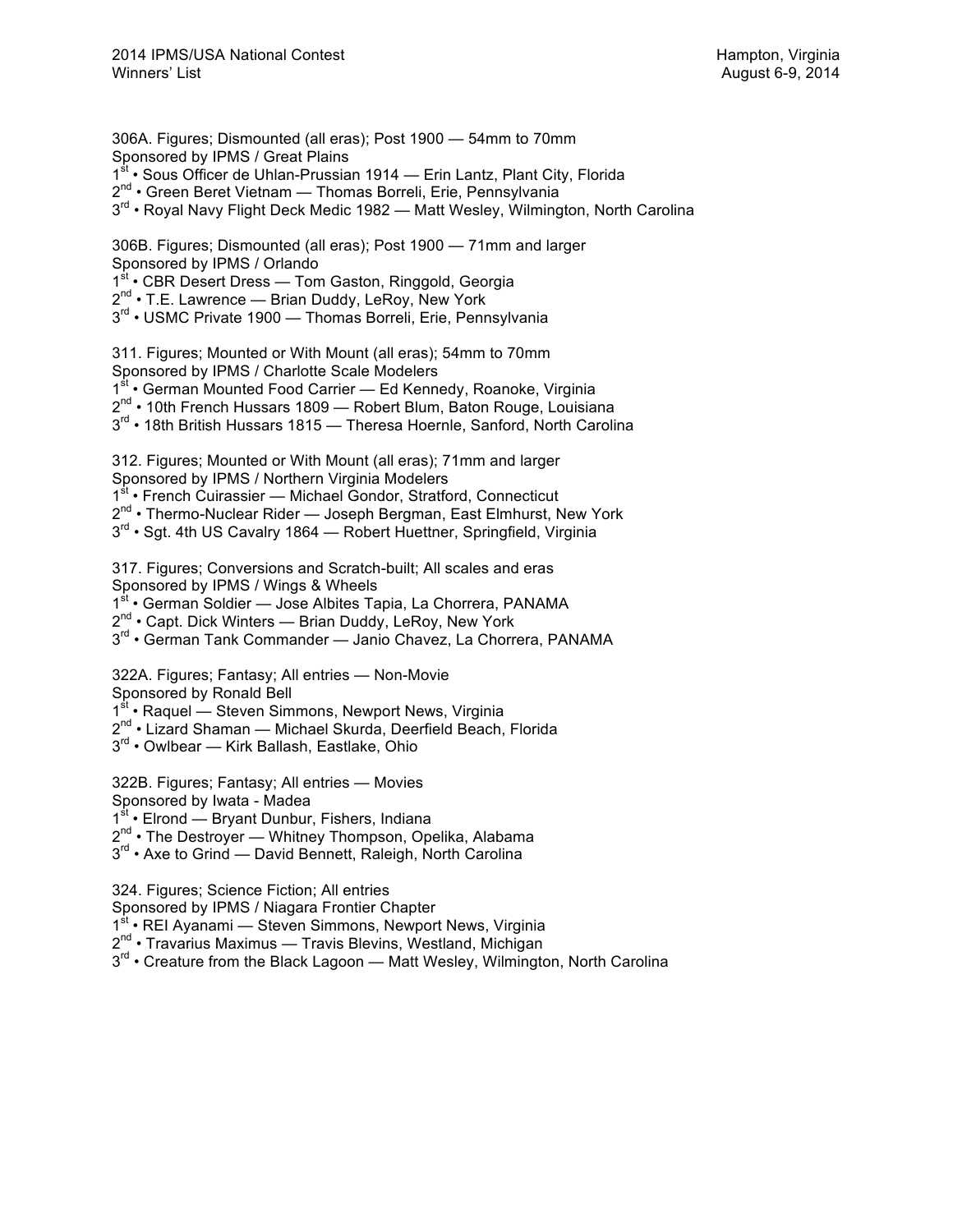327A. Figures; Busts; All entries — Pre-1900 Sponsored by IPMS / Oklahoma Historical Modelers Society 1<sup>st</sup> • Don Quixote — Craig Whitaker Jr, Pittsburgh, Pennsylvania 2<sup>nd</sup> • Saxton — Whitney Thompson, Opelika, Alabama 3<sup>rd</sup> • Roman Cavalry Officer — Michael Gondor, Stratford, Connecticut

327B. Figures; Busts; All entries — Post 1900 Sponsored by "Kate Upton" 1<sup>st</sup> • US Special Forces Bust — Chris Mrosko, O'Fallon, Missouri  $2^{nd}$  • Capt. Lewis Nixon — Brian Duddy, LeRoy, New York 3<sup>rd</sup> • Soviet Officer WWII — Craig Whitaker Jr, Pittsburgh, Pennsylvania

327C. Figures; Busts; All entries — Movies Sponsored by Iwata - Medea 1<sup>st</sup> • "Howler" the Werewolf — Robert Blum, Baton Rouge, Louisiana 2<sup>nd</sup> • The Coachman — Steven Simmons, Newport News, Virginia 3<sup>rd</sup> • Gill Monster — Whitney Thompson, Opelika, Alabama

400. Ships; Aircraft Carriers; 1/401 and smaller (i.e. 1/700) Sponsored by IPMS / Jim Galloway - South Metro Modeling Society 1<sup>st</sup> • USS Enterprise 1944 — Richard Price, Lexington, Massachusetts 2<sup>nd</sup> • USS Langley — Richard Leininger, Moseley, Virginia  $3^{\text{rd}}$  • USS Wasp CV-7 — Angelo Lanna, Torino, ITALY

401. Ships; Aircraft Carriers; 1/400 and larger (i.e. 1/350) Sponsored by Michael and Janyce Roy

1<sup>st</sup> • USS Ronald Reagan CVN-77 — Ryan Labieniec, Tolland, Connecticut

2<sup>nd</sup> • USS Belleau Wood CVL-24 — William Kluge, Poquoson, Virginia

3<sup>rd</sup> • USS Santee CVE-29 — Richard Sliwka, Warrensburg, Missouri

402. Ships; Battleships, Battlecruisers, and Cruisers; 1/401 and smaller (i.e. 1/700) Sponsored by Bathtub Admirals

1<sup>st</sup> • HMS Sussex — Richard Price, Lexington, Massachusetts

2<sup>nd</sup> • IJN Nagato — Jerry Jackson, Oceanside, California

 $3<sup>rd</sup>$  • HMS Canopus, Dardanelles, 1915 — Bob Cicconi, West Chester, Pennsylvania

403A. Ships; Battleships, Battlecruisers, and Cruisers; 1/400 and larger (i.e. 1/350) — Battleships and **Battlecruisers** 

Sponsored by Tamiya

1<sup>st</sup> • USS Arizona BB-39 — Yancey Christopher, Burlington, North Carolina

2<sup>nd</sup> • USS Massachusetts BB-59 — Richard Sliwka, Warrensburg, Missouri

3<sup>rd</sup> • USS North Carolina — Martin Quinn, Hawthorne, New Jersey

403B. Ships; Submarines; 1/400 and larger (i.e. 1/350) — Cruisers Sponsored by Cottonwood Cove Naval Shipyard

1<sup>st</sup> • IJN Myoko — Joseph Simon, Jackson, Wisconsin

2<sup>nd</sup> • USS Indianapolis — Ryan Labieniec, Tolland, Connecticut

3<sup>rd</sup> • DKM Prinz Eugen Heavy Cruiser — Gil Costa, Fall River, Massachusetts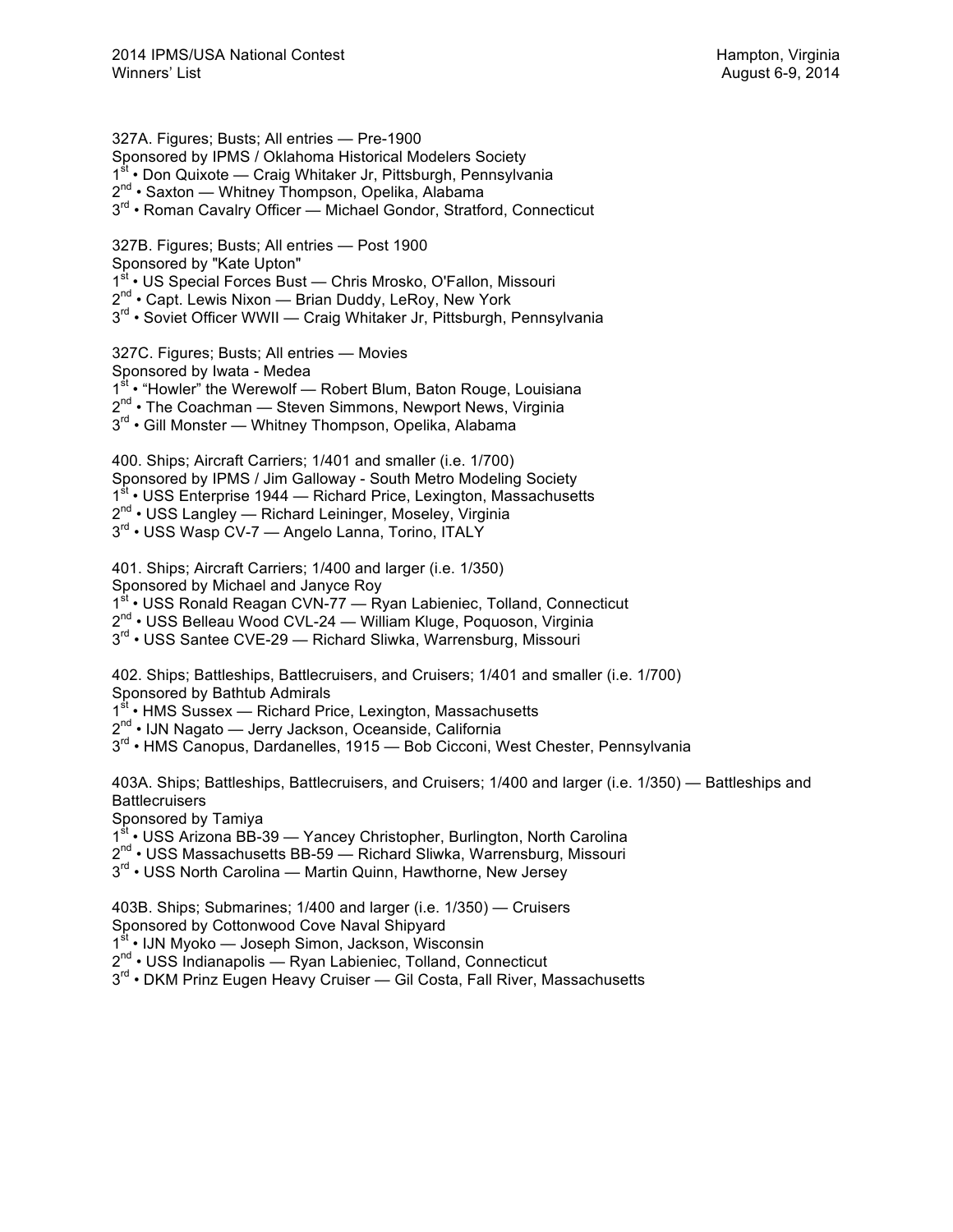404. Ships; Destroyers, Escorts, Corvettes, and other Small Ships (except "boats"); 1/401 and smaller (i.e. 1/700)

Sponsored by IPMS / New Jersey

1<sup>st</sup> • IJN Kazagumo — Dan Kaplan, New York, New York

2<sup>nd</sup> • Gunboat Uruguay — Vladimir Yakubov, Newark, California

3<sup>rd</sup> • HMS Wild Goose — Bob Cicconi, West Chester, Pennsylvania

405A. Ships; Destroyers, Escorts, Corvettes, and other Small Ships (except "boats"); 1/400 and larger (i.e. 1/350) — Destroyers (DD/DDG)

Sponsored by IPMS / Chicago Sprue Stretchers

1<sup>st</sup> • USS Gearing — Richard Price, Lexington, Massachusetts

2<sup>nd</sup> • USS O'Bannon — Richard Sliwka, Warrensburg, Missouri

3<sup>rd</sup> • USS Lansdowne — Charles Landrum, Norfolk, Virginia

405B. Ships; Out-of-the-Box; 1/400 and larger (i.e. 1/350) — Escorts, Littoral, Riverine, Other Sponsored by IPMS / Ottawa

1<sup>st</sup> • SMS Vulcan — Kevin Farris, Moyock, North Carolina

2<sup>nd</sup> • CSS Chicora — Rusty White, Edmond, Oklahoma

3<sup>rd</sup> • USS Kendall C Campbell — Gene Berger, Hampton, Virginia

406. Ships; Commercial Ships (cargo vessels, cruise ships, ocean liners); All scales Sponsored by IPMS / Roanoke Valley

1<sup>st</sup> • SS Pearl — Nick Filippone, Fort Johnson, New York

2<sup>nd</sup> • Oil Tanker "ESSO Glasgow" — Richard Sliwka, Warrensburg, Missouri

3<sup>rd</sup> • RMS Titanic — Bryant Dunbur, Fishers, Indiana

407. Ships; Sailing; All entries

Sponsored by IPMS / Region 11, Mike Knowles Memorial Award

1<sup>st</sup> • La Sirene — William Blackmore, Greenwood, South Carolina

2nd • The Catalan Ship — Rod Millard, Greenville, Michigan

3<sup>rd</sup> • Viking Ship Sea Stallion — Ron Verburg, Fuguay Varina, North Carolina

412. Ships; Submarines; All Years, 1/401 and smaller

Sponsored by IPMS / El Paso

1<sup>st</sup> • Polish Submarine Orzel — Bill Ellis, Albany, New York

2<sup>nd</sup> • Russian Submarine 302 — Vladimir Yakubov, Newark, California

3<sup>rd</sup> • Ohio Class Submarine — Rick Jackson, Moore, Oklahoma

413. Ships; Submarines; Pre-1946, 1/400 to 1/144 (i.e. 1/350) Sponsored by IPMS / North Central Texas 1<sup>st</sup> • Germaniawerft Coastal U-Boat UB-4 — Bill Devins, Lancaster, Pennsylvania 2<sup>nd</sup> • U-123 Type IX-A U-Boat — Martin Quinn, Hawthorne, New Jersey 3<sup>rd</sup> • USS Gato 1941 — Gary Griffith, Williamsburg, Virginia

414. Ships; Submarines; Pre-1946, 1/143 and larger (i.e. 1/72) Sponsored by IPMS / Washington DC  $1<sup>st</sup>$  • Kaiten — Chris Durden, Williamsburg, Virginia 2<sup>nd</sup> • German Submarine "Seehund" — John Lyons, Riverview, Florida

 $3<sup>rd</sup>$  • U-Boat Type 7 — Mike Witkowski, Wallops Island, Virginia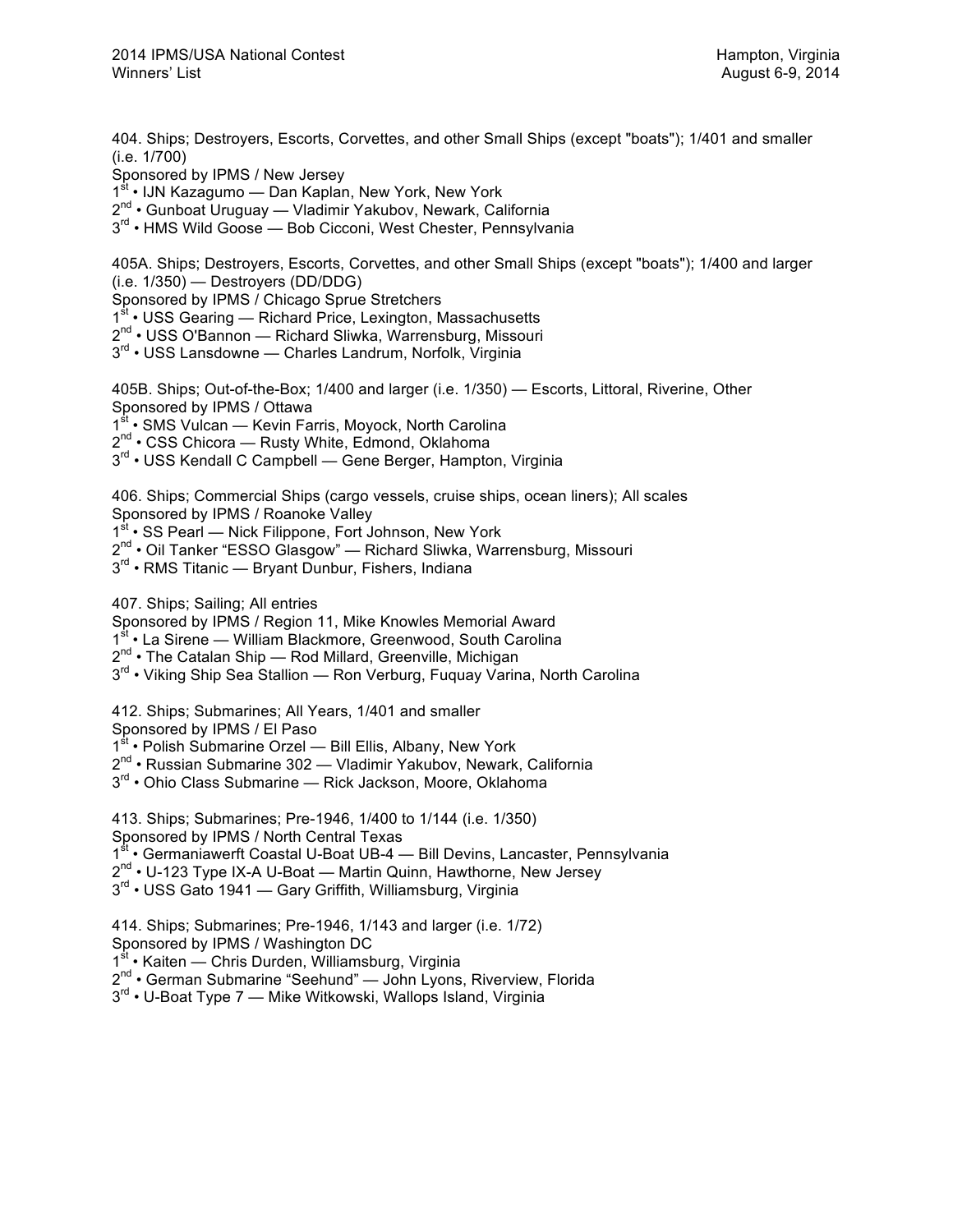Sponsored by Cottonwood Cove Naval Shipyard 1<sup>st</sup> • Victor III — Kirk Ballash, Eastlake, Ohio 2<sup>nd</sup> • USS Nautilus — Brandon Lowe, Blue Ridge, Georgia 3<sup>rd</sup> • USS Connecticut — Steven Lau, Walton, Nebraska 418. Ships; Boats, Speedboats, Motor Torpedo Boats, Motor Patrol Boats; All scales, types, and eras Sponsored by IPMS / Washington DC 1st • Osa Patrol Boat - Kevin Farris, Moyock, North Carolina 2<sup>nd</sup> • S-Boot "Ha-Ju" — Chris Durden, Williamsburg, Virginia 3<sup>rd</sup> • S-100 German Attack Craft — James Boulukos, Wading River, New York 423. Ships; Conversions and Scratch-built; All scales, types, and eras Sponsored by IPMS / Syracuse 1<sup>st</sup> • USS Absecon Seaplane Tender — Richard Sliwka, Warrensburg, Missouri 2<sup>nd</sup> • HMS Devastation — Bob Cicconi, West Chester, Pennsylvania

3<sup>rd</sup> • Type IIB U-boat — Harvey Lowe, Toronto, Ontario, CANADA

425A. Ships; Out-of-the-Box; All scales, types, and eras — Submarines Sponsored by IPMS / Ontario

1<sup>st</sup> • U-505 — Mike Kloppenburg, Fayetteville, North Carolina

415. Ships; Submarines; 1946 to present, 1/400 and larger

2<sup>nd</sup> • U-2322 — Steven Lau, Walton, Nebraska

3<sup>rd</sup> • Type XXI German Sub — James Major, Cleveland Heights, Ohio

425B. Ships; Out-of-the-Box; All scales, types, and eras — Ships Sponsored by IPMS / Ottawa

1<sup>st</sup> • ACR-2 USS New York 1899 — Bob Cicconi, West Chester, Pennsylvania

2<sup>nd</sup> • USS Wisconsin BB-64 — Andrew Payne, Chesapeake, Virginia

3<sup>rd</sup> • Chih Yuen — Nick Filippone, Fort Johnson, New York

500. Automotive; Factory Stock; All entries, 1/32 and smaller Sponsored by Tidewater Automotive Modelers Society

1st • 1952 Mercedes 300 SL - Andy Caldwell, Rockledge, Florida

2<sup>nd</sup> • Delage DeVillars — Chazz Klanian, Richmond, Virginia

3<sup>rd</sup> • Corvette — Larry Litoborski, Garland, Texas

501. Automotive; Factory Stock; 1959 and older body, 1/31 to 1/20 Sponsored by Richard Christ

1<sup>st</sup> • 1937 Cord 812 Supercharged — Scott Bregi, Newport News, Virginia

2<sup>nd</sup> • 1952 Hudson Hornet Convertible — Jason Grenot, Windermere, Florida

3<sup>rd</sup> • 1940 Ford Standard Coupe — Michael Turco, Thornton, Pennsylvania

502A. Automotive; Factory Stock; 1960 and newer body, 1/31 to 1/20 — Other Sponsored by IPMS / Ottawa

1<sup>st</sup> • 2006 Lamborghini Gallardo — Scott Bregi, Newport News, Virginia

2<sup>nd</sup> • 2010 Mercedes SLS Gullwing — Gil Costa, Fall River, Massachusetts

3<sup>rd</sup> • 1964 Chevy Impala SS Convertible — Andy Goddin, Newport News, Virginia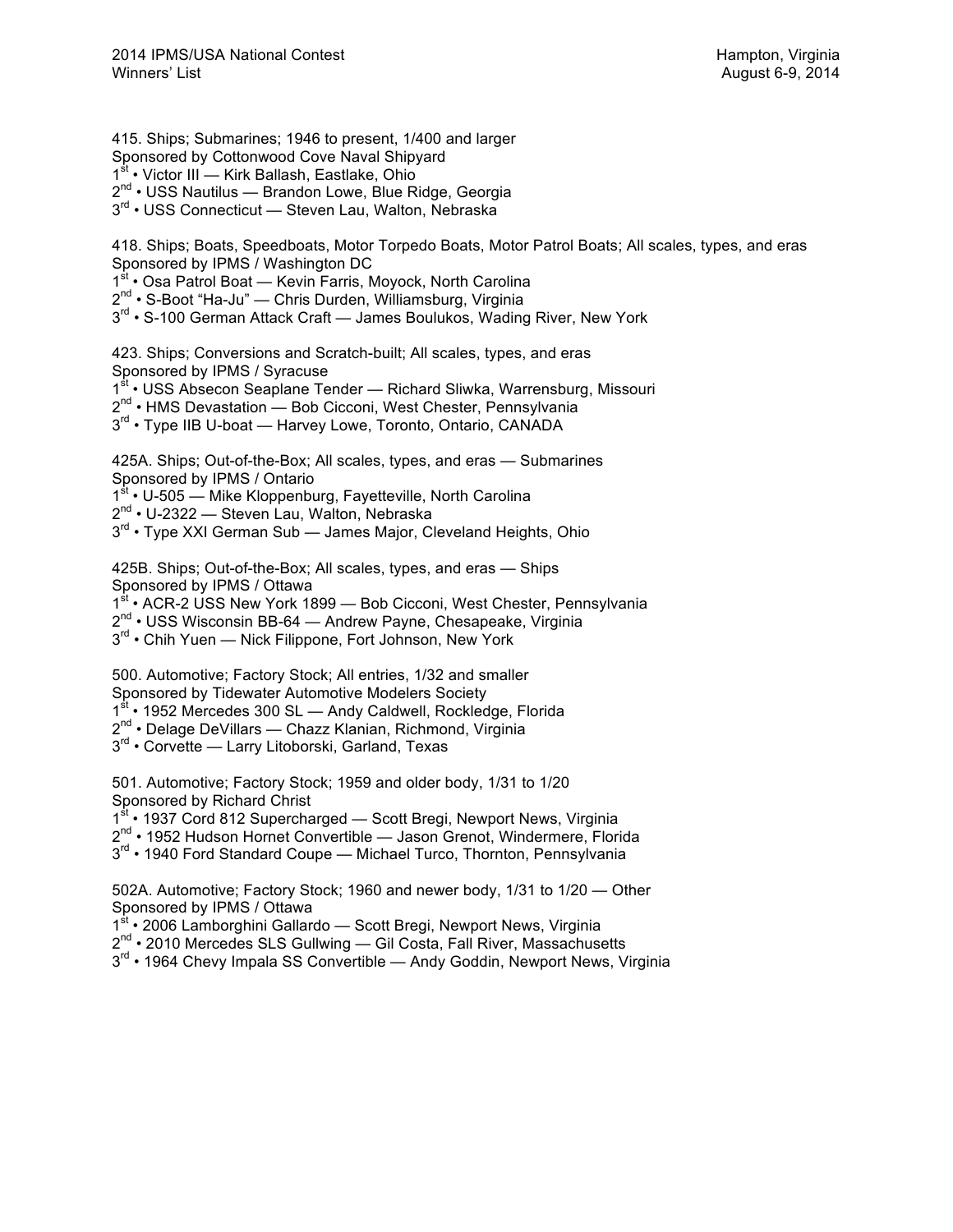502B. Automotive; Factory Stock; 1960 and newer body, 1/31 to 1/20 — Pony Cars and Corvettes Sponsored by IPMS / Tidewater

1st • 1967 Corvette 427 — Marco Manchan, San Salvador, EL SALVADOR

2<sup>nd</sup> • 2009 Dodge Challenger SRT8 — Gil Costa, Fall River, Massachusetts

 $3<sup>rd</sup>$  • 1965 Ford Mustang 2+2 Fastback — Scott Bregi, Newport News, Virginia

506. Automotive; Hot Rods, Street Rods, and Street Machines (all scales); 1948 and older body, 1/20 and smaller — Hot Rods and Street Rods

Sponsored by David Nuss

1<sup>st</sup> • 1940 Ford Ratrod Pickup — Steven Simmons, Newport News, Virginia

2<sup>nd</sup> • 1932 Ford 5-window Coupe — Chazz Klanian, Richmond, Virginia

3<sup>rd</sup> • 1950 Rusted Rat Rod — Francisco Samayoa, San Salvador, EL SALVADOR

507. Automotive; Hot Rods, Street Rods, and Street Machines (all scales); 1949 to 1972 body, 1/20 and smaller — Street Machine

Sponsored by Tidewater Automotive Modelers Society

1<sup>st</sup> • Pro Street 1969 "Goldsmobile" — William Mayberry, Lynchburg, Virginia

2nd • 1965 Corvette Coupe — Roger Woods, Gastonia, North Carolina

3<sup>rd</sup> • 1962 Chevy Impala SS — Jack Cairns, Virginia Beach, Virginia

508. Automotive; Hot Rods, Street Rods, and Street Machines (all scales); 1973 and newer body, 1/20 and smaller

Sponsored by IPMS / Florida Auto & Scale Trucks<br>1<sup>st</sup> • Aston Martin-Gulf Special Edition — Donald M

• Aston Martin-Gulf Special Edition — Donald Molitor, Omro, Wisconsin

2<sup>nd</sup> • C-5 Corvette — Hunter Selby, Winchester, Virginia

3<sup>rd</sup> • Acura Integra Type R — Roger Woods, Gastonia, North Carolina

512. Automotive; Customs (all scales); All entries, 1/20 and smaller Sponsored by Jerry and Mady Quick

1st • 1941 Chevy Custom Pickup - Steven Simmons, Newport News, Virginia

 $2^{nd}$  • George Barris Rootbeer Truck — Roger Woods, Gastonia, North Carolina

3<sup>rd</sup> • Patty Wagon — Donald Stewart, Faith, North Carolina

516A. Automotive; Competition Vehicles; 1/32 and smaller — Open Wheels

Sponsored by Progressive Graphics<br> $1^{\text{st}}$  • Ferrari 312 T4 — Andv Caldwell  $\cdot$  Ferrari 312 T4 — Andy Caldwell, Rockledge, Florida

2<sup>nd</sup> • 1961 Bryant Special — Sandy Moorman, Chesapeake, Virginia

3<sup>rd</sup> • West Lake Eagle — Chazz Klanian, Richmond, Virginia

516B. Automotive; Competition Vehicles; 1/32 and smaller — Closed Wheels Sponsored by IPMS / Tidewater

1<sup>st</sup> • Ferrari 121 — Chazz Klanian, Richmond, Virginia

2<sup>nd</sup> • 1964 Cobra CSX-2196 — Andy Caldwell, Rockledge, Florida

3<sup>rd</sup> • 1994 Spice DR3 Ferrari — Rick Ostman, Rockledge, Florida

517. Automotive; Competition Vehicles; Drag Racing, Purpose Built, 1/20 to 1/31 Sponsored by IPMS / Gateway

1<sup>st</sup> • Larry Griffith 1968 Dodge Dart — William Mayberry, Lynchburg, Virginia 2<sup>nd</sup> • 1964 Dodge 330 — Mark Russell, Windham Centre, Ontario, CANADA

 $3<sup>rd</sup>$  • Butch Leal's 1968 Dodge Dart — Anthony Gliszczynski, Lancaster, New York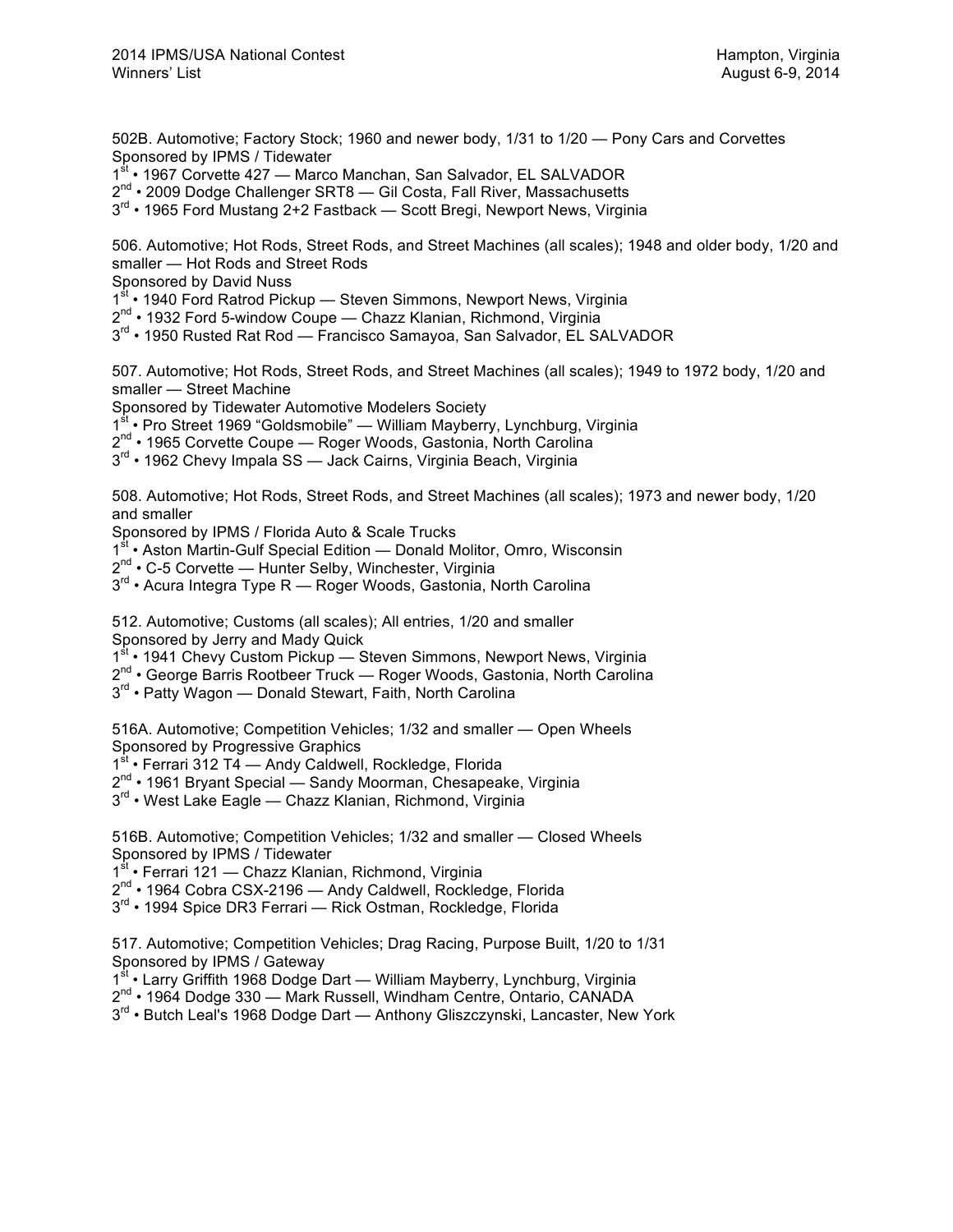518. Automotive; Competition Vehicles; Drag Racing, Modified Street, 1/20 to 1/31 Sponsored by IPMS / San Diego Model Car Club

1<sup>st</sup> • 1930 Model A Phaeton Drag — Norm Veeber, Glen Burnie, Maryland

 $2^{nd}$  • 1968 Superstock Barracuda — Rob Russell, Windham Centre, Ontario, CANADA

 $3<sup>rd</sup>$  • 2010 Ford Mustang Drag Car — Anthony Gliszczynski, Lancaster, New York

519. Automotive; Competition Vehicles; Open Wheel, 1/20 to 1/31 Sponsored by Tamiya

1st • Kurtis Midget Racer — Jason Grenot, Windermere, Florida

2<sup>nd</sup> • Lotus 72c — James Boulukos, Wading River, New York

3<sup>rd</sup> • Packard Cable Special — Bob Cicconi, West Chester, Pennsylvania

520. Automotive; Competition Vehicles; Closed Wheel, 1/20 to 1/31 Sponsored by Mike Hanson & Earl Petrikin

1<sup>st</sup> • 1991 Davey Allison Ford Thunderbird — Roger Woods, Gastonia, North Carolina

2<sup>nd</sup> • 1965 Cobra Daytona Coupe — Gil Costa, Fall River, Massachusetts

3<sup>rd</sup> • #7 Hooter's Stock Car — Frank Blonski, Cheektowaga, New York

529. Automotive; Large Scale (except Motorycles); All entries, 1/19 and larger Sponsored by IPMS / Northern Virginia Modelers

1<sup>st</sup> • 1/12 Mustang — Ken Leslie, North Little Rock, Arkansas

2<sup>nd</sup> • 2010 Ford Shelby GT500 — Michael Turco, Thornton, Pennsylvania

 $3<sup>rd</sup>$  • Honda F1 — Richard Leininger, Moseley, Virginia

534. Automotive; Conversions and Scratch-built; All entries and scales Sponsored by IPMS / Tidewater

1<sup>st</sup> • The "Reaper" V-8 Trike — Alexander DeLeon, Carrizo Springs, Texas

2<sup>nd</sup> • Dodge "Dud" — Ken Leslie, North Little Rock, Arkansas

3<sup>rd</sup> • 1941 Ford Sportsman — Steven Simmons, Newport News, Virginia

535. Automotive; Documented Replicas; All entries and scales Sponsored by IPMS / Roanoke Valley

1st • Roy Rogers 1963 Pontiac Bonneville — Steven Simmons, Newport News, Virginia

 $2^{nd}$  • 1972 Ferrari 365/4 Daytona Spider — Scott Bregi, Newport News, Virginia

3<sup>rd</sup> • 1993 Camaro Indy Pace Car - Rocky Sink, Roanoke, Virginia

539. Automotive; Commercial Vehicles; Light commercial (2 axles), 1/20 and smaller Sponsored by IPMS / High Plains Modelers

1<sup>st</sup> • Grave Robber Ambulance — Dale Mason, Toledo, Ohio

2<sup>nd</sup> • 1976 Ford F-250 4x4 - Willie Taylor, Madison Heights, Virginia

3<sup>rd</sup> • Hino Selega "Hato Bus" — Damian Spotts, Fort Pierce, Florida

540. Automotive; Commercial Vehicles; Heavy commercial (3 or more axles), 1/20 and smaller Sponsored by IPMS / High Plains Modelers

1<sup>st</sup> • AutoCar Off-Road Heavy Hauler — John Grenot, Windermere, Florida

2<sup>nd</sup> • Dodge L-700 — Brian Staples, Rustburg, Virginia

 $3^{rd}$  • Ford 9000 LTL — Hunter Selby, Winchester, Virginia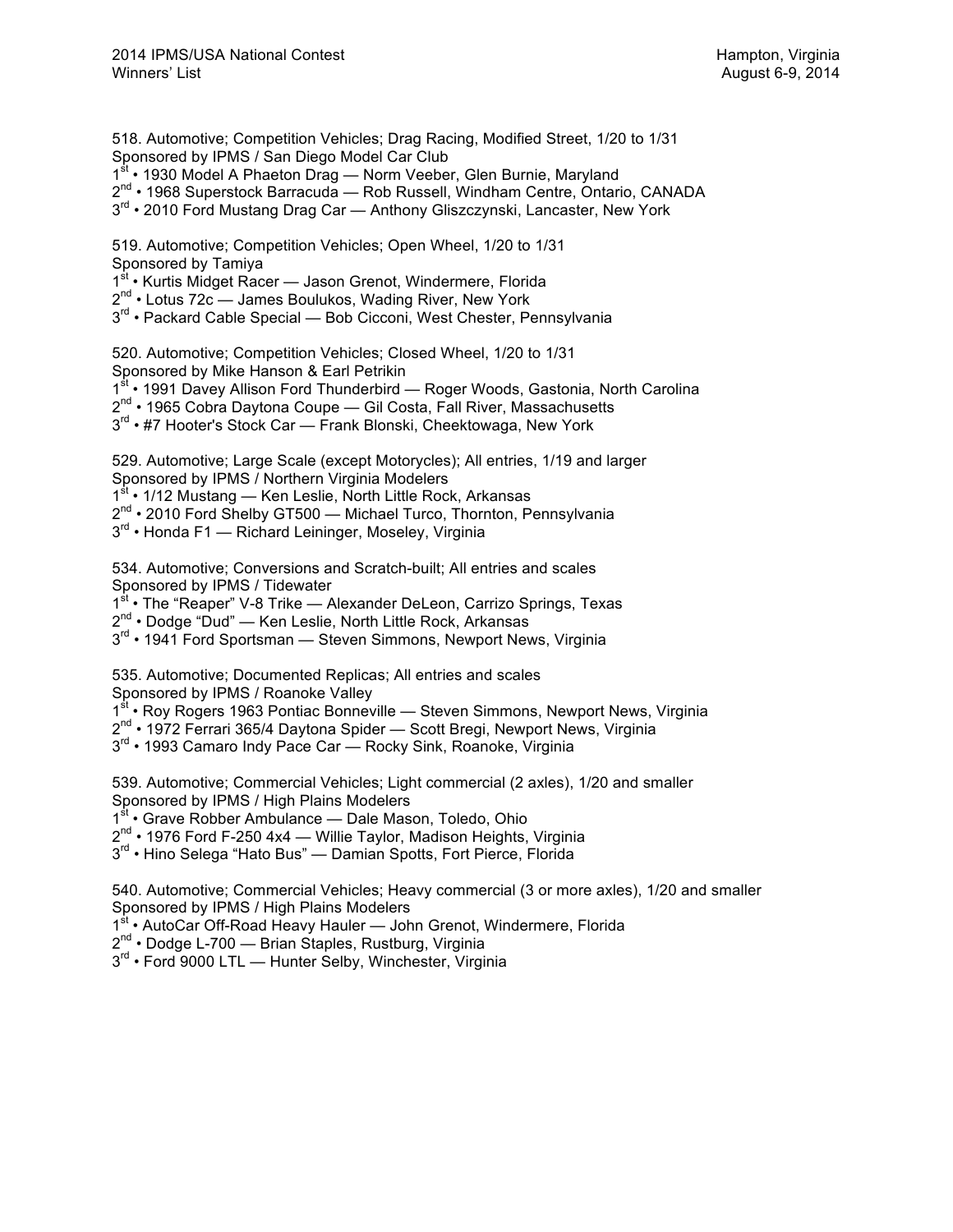545. Automotive; Motorcycles; All entries and scales Sponsored by Tamiya 1<sup>st</sup> • Morgan 3-Wheeler — Ken Leslie, North Little Rock, Arkansas 2<sup>nd</sup> • Honda Repsol — James Green, Rural Hall, North Carolina 3<sup>rd</sup> • Harley Davidson Fatboy — Bob Blevins, Westland, Michigan

550. Automotive; Curbside; All cars and trucks, 1/20 and smaller Sponsored by IPMS / Tidewater 1st • 1956 Chevrolet — James Green, Rural Hall, North Carolina

 $2^{nd}$  • 1934 Ford Roadster — Steven Simmons, Newport News, Virginia

3<sup>rd</sup> • Aston Martin DBS — Gil Costa, Fall River, Massachusetts

560A. Automotive; Out-of-the-Box; Factory Stock — Mustang and Chevy Sponsored by IPMS / Knoxville Scale Modelers Association 1<sup>st</sup> • 1958 Chevy Impala — Steven Simmons, Newport News, Virginia 2<sup>nd</sup> • 1958 Corvette — Rocky Sink, Roanoke, Virginia 3<sup>rd</sup> • Z06 Corvette — Ed Mautner, Round Hill, Virginia

560B. Automotive; Out-of-the-Box; Factory Stock — Other

Sponsored by Progressive Graphics

1st • Porsche 356-A — James Green, Rural Hall, North Carolina

 $2^{nd}$  • Nissan 350Z — Phillip Hui, Alpharetta, Georgia

3<sup>rd</sup> • 2006 Dodge Charger Daytona — Andrew Brezinski, Madison, Alabama

564. Automotive; Out-of-the-Box; Hot Rods, Street Rods, Street Machines, and Customs, all scales Sponsored by IPMS / Metroplex Cars Modelers Association

1<sup>st</sup> • 1958 Chevy Impala — Steven Simmons, Newport News, Virginia

2<sup>nd</sup> • 1969 Chevy Nova SS - Jack Cairns, Virginia Beach, Virginia

3<sup>rd</sup> • 1939 Chevrolet — Michael Turco, Thornton, Pennsylvania

568A. Automotive; Out-of-the-Box; Competition, all scales — American Sponsored by IPMS / Des Moines Hawkeye Modelers

1<sup>st</sup> • Kurtis Kraft Racer — Ashley Abernathy, Glen Allen, Virginia

2<sup>nd</sup> • Kurtis Midget Racer — Vince D'Alessio, Marlboro, New Jersey

3<sup>rd</sup> • 427 Cobra S/C — Frank Blonski, Cheektowaga, New York

568B. Automotive; Out-of-the-Box; Competition, all scales — FIA Sponsored by IPMS / Tidewater

1<sup>st</sup> • Peugeot 307 WRC — Chip Jean, Yorktown, Virginia

2<sup>nd</sup> • Nismo Skyline GTR — James Boulukos, Wading River, New York

3<sup>rd</sup> • Audi R8 Crocodile Car — Kevin Colburn, Norton, Massachusetts

599. Automotive; Automotive Technology and Culture; All other entries, all scales Sponsored by IPMS / San Diego Model Car Club

1st • 1970 T/A Challenger — Rob Russell, Windham Centre, Ontario, CANADA

2<sup>nd</sup> • 1/24 Ferrari V12 Testa Rosa Engine - Ed Boll, Corona, California

3<sup>rd</sup> • Nissan 350Z — Hunter Selby, Winchester, Virginia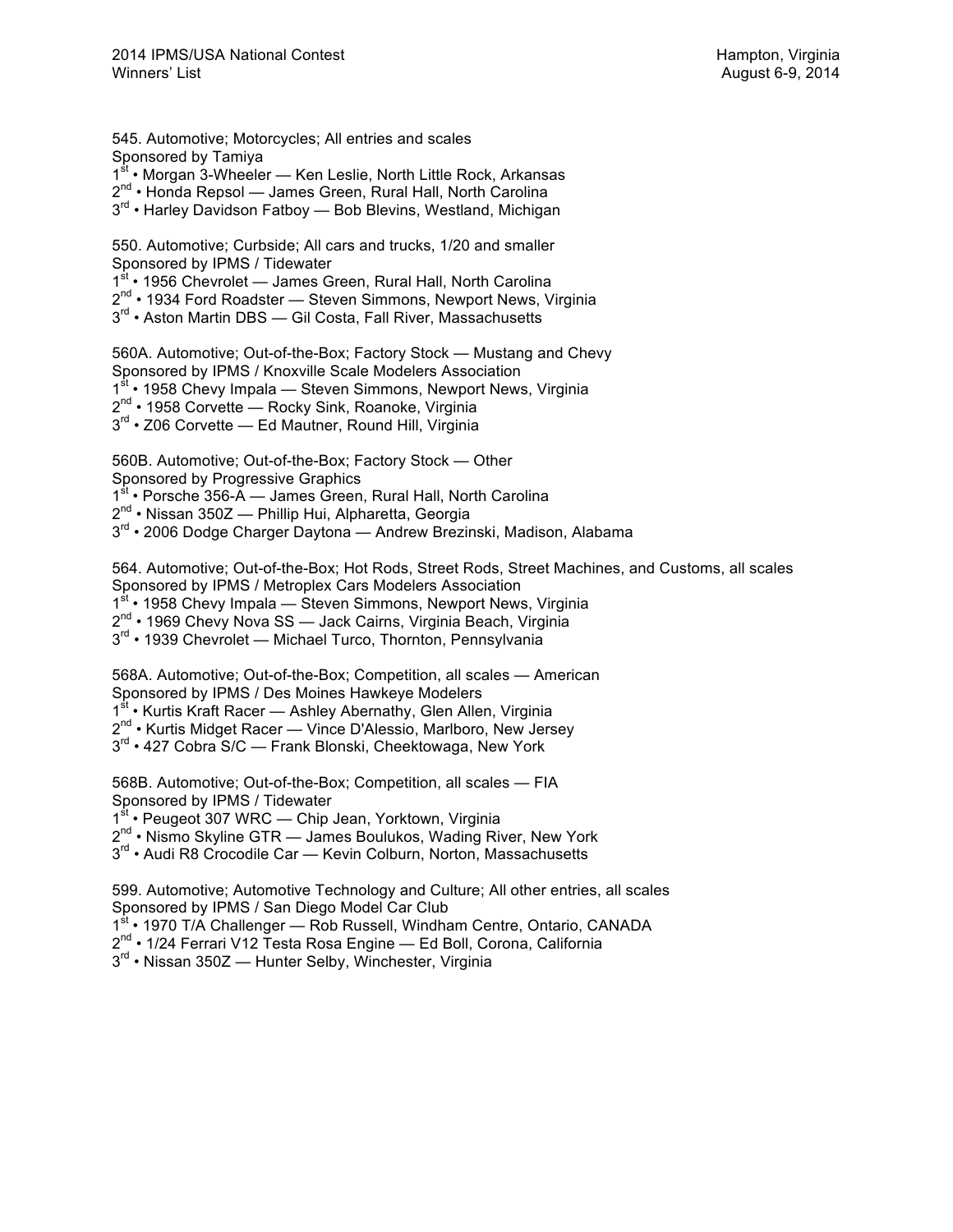600. Space and Science Fiction Vehicles; Real Spacecraft, Missiles, and Vehicles (kits and scratch-built); Real, all entries

Sponsored by Space in Miniature

- 1<sup>st</sup> Curiosity Mars Rover Mike Mackowski, Gilbert, Arizona
- $2^{nd}$  Vanguard Satellite Launch Vehicle 4 David Carlton, Georgetown, Texas
- 3<sup>rd</sup> Apollo 11 Scott Bregi, Newport News, Virginia

601. Space and Science Fiction Vehicles; Real Spacecraft, Missiles, and Vehicles (kits and scratch-built); Hypothetical, all entries

Sponsored by IPMS / First Coast

1<sup>st</sup> • EMW A-4B Manned V-2 — Marcin Slusarz, Sterling, Virginia

- 2<sup>nd</sup> Experimental Spare Plane XSP-1 Michael Turco, Thornton, Pennsylvania
- 3<sup>rd</sup> Roto Wing Apollo Thomas Castronuova, Easton, Pennsylvania

605A. Space and Science Fiction Vehicles; Science Fiction and Fantasy Vehicles (from kits); All entries — Star Trek, Star Wars, Battlestar Galactica, Dr. Who

Sponsored by IPMS / Oregon Historical Modelers Society

1<sup>st</sup> • TIE Interceptor — Kirk Ballash, Eastlake, Ohio

2<sup>nd</sup> • TIE Fighter — James Bryan, Johnson City, New York

3<sup>rd</sup> • Millenium Falcon — Brian Starkes, Chesapeake, Virginia

605B. Space and Science Fiction Vehicles; Science Fiction and Fantasy Vehicles (from kits); All entries — Other

Sponsored by IPMS / Huntsville

1<sup>st</sup> • Albion Lavviea — Kenneth Leishman, Lutz, Florida

2<sup>nd</sup> • Nautilus — Rick Jackson, Moore, Oklahoma

 $3<sup>rd</sup>$  • Mad Max Interceptor — Bill Koppos, Patchogue, New York

606A. Space and Science Fiction Vehicles; Mecha (gundams, robots, etc., from kits); All entries — Gundam

Sponsored by Bill Shapins

1<sup>st</sup> • Leynos Mech — Jason Jennings, Lynchburg, Virginia

2<sup>nd</sup> • RGM-79 GM White Dingo Team — Gordon Cheung, Woodside, New York

 $3<sup>rd</sup>$  • Sengoku Ashtray — Kenneth Leishman, Lutz, Florida

606B. Space and Science Fiction Vehicles; Mecha (gundams, robots, etc., from kits); All entries — Other Sponsored by IPMS / Tidewater

1<sup>st</sup> • Pinky Death Saucer — Dade Bell, Smithsburg, Marvland

2<sup>nd</sup> • Blizzard Gunner Mech — Jason Jennings, Lynchburg, Virginia

3<sup>rd</sup> • Afrika Korp Recon Mech 1946 — Bill Dunkle, Gilbert, Arizona

610. Space and Science Fiction Vehicles; Science Fiction and Fantasy Vehicles, conversions and scratch-built; All entries

Sponsored by IPMS / Roanoke Valley

1<sup>st</sup> • Imperial II-Class Star Destroyer — Todd Fitt, Lovettsville, Virginia

2<sup>nd</sup> • Iron Zeppelin — Jason Jennings, Lynchburg, Virginia

3<sup>rd</sup> • Ma.K Long Range Patrol — John Fields, Norfolk, Virginia

698. Space and Science Fiction Vehicles; Out-of-the-Box Space and Science Fiction Vehicles; All entries Sponsored by Mike Schine

1<sup>st</sup> • GN-00 Gundam EXIA — Erin Lantz, Plant City, Florida

2<sup>nd</sup> • FALKE — Chris Durden, Williamsburg, Virginia

3<sup>rd</sup> • V-2 - Kevin Degenkolbe, Colorado Springs, Colorado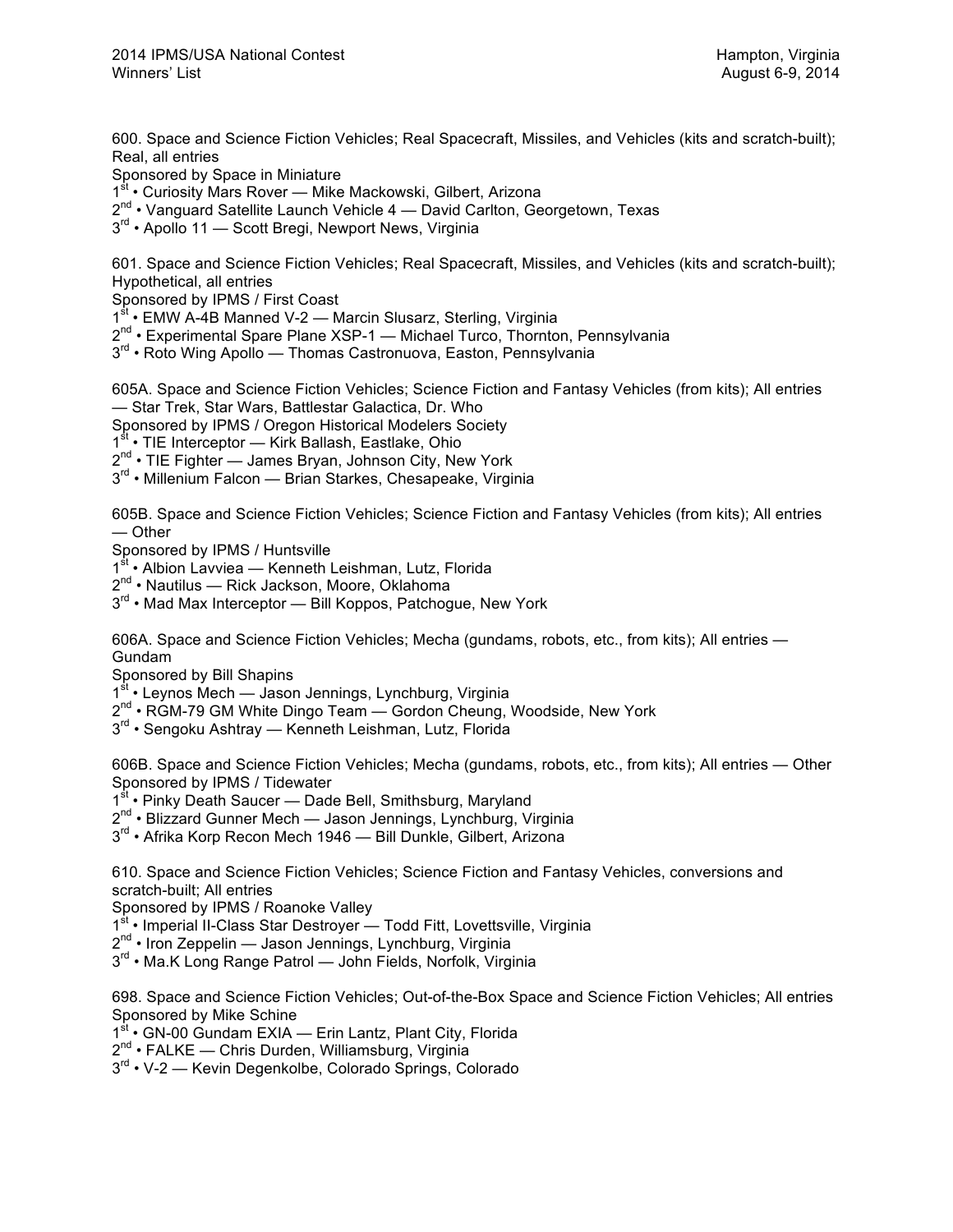710. Dioramas; Aircraft; Small composition (single aircraft, no more than 5 figures), 1/144 and 1/72 Sponsored by IPMS / Flying Tigers Scale Modelers

1<sup>st</sup> • Spit 'n Polish — Carl McLaughlin, Winfield, Alabama

2<sup>nd</sup> • Lockheed L-188 Electra — Paul Crawley, Marietta, Georgia

 $3<sup>rd</sup>$  • UH-1H Iroquois (Slick) — Roger Woods, Gastonia, North Carolina

712. Dioramas; Aircraft; Small composition (single aircraft, no more than 5 figures), 1/48 and 1/32 Sponsored by IPMS / Sonoran Desert Model Builders

 $1<sup>st</sup>$  • Forgotten Rendezvous with Destiny — Mike Kloppenburg, Fayetteville, North Carolina

 $2^{nd}$  • Fiat CR42, Battle of Britain — Peter Espada, Falls Church, Virginia

 $3<sup>rd</sup>$  • A-4Q Skyhawk Argentinos — Victor Pacheco Do Amarol Junior, Recife, Pernambuco, BRAZIL

714. Dioramas; Aircraft; Large composition (2 or more aircraft, and/or more than 5 figures) Sponsored by IPMS / Tidewater

 $1<sup>st</sup>$  • Pardo's Push — Lynn Rowley, Midlothian, Texas

2<sup>nd</sup> • No Room for Error — Phil Hale, Cullman, Alabama

3<sup>rd</sup> • In Pursuit of the Rising Sun — Robert Bracci, Stratford, Connecticut

720A. Dioramas; Armor; Small composition (single vehicle, no more than 5 figures), 1/48 and larger — **Tracked** 

Sponsored by IPMS / Baltimore

 $1^{st}$  • The Way of the Rabbit, Rangers Lead the Way — Chris Mrosko, O'Fallon, Missouri

2<sup>nd</sup> • Cold Night — Shawn Ramsey, Laurens, South Carolina

 $3<sup>rd</sup>$  • Guardian of the Bridge — David Vickers, Fredericksburg, Virginia

720B. Dioramas; Armor; Small composition (single vehicle, no more than 5 figures), 1/48 and larger — Wheeled

Sponsored by IPMS / Tidewater

1<sup>st</sup> • A Day of R & R — Tony Zadro, Marietta, Georgia

2<sup>nd</sup> • Trust But Verify — Michael Powers, Charlottesville, Virginia

 $3<sup>rd</sup>$  • A Dangerous Distraction — Matthew Parvis, Silver Spring, Maryland

722. Dioramas; Armor; Large composition (2 or more vehicles, and/or more than 5 figures), 1/48 and larger

Sponsored by IPMS / Modelers Club of Louisville

1<sup>st</sup> • Flowers From Angels — David Vickers, Fredericksburg, Virginia

2<sup>nd</sup> • A Frosty Morning — Shawn Ramsey, Laurens, South Carolina

 $3^{rd}$  • Ride of the Valkyries — Terry Hill, Louisville, Kentucky

724. Dioramas; Armor; Dioramas and vignettes, 1/49 and smaller Sponsored by IPMS / Tidewater

1<sup>st</sup> • Got Milk, SdKfz 222 — Mike Fleckenstein, Fredericksburg, Virginia

 $2^{nd}$  • Easy Pickin's — Carl McLaughlin, Winfield, Alabama

3<sup>rd</sup> • Days of Boredom — Bill Powers, Birmingham, Alabama

730. Dioramas; Figures; Vignettes (no more than 5 figures) Sponsored by IPMS / Tidewater

1st • The Iron Horse Cossack — Alexander DeLeon, Carrizo Springs, Texas

 $2^{nd}$  • Setting the Trap — David Vickers, Fredericksburg, Virginia

 $3^{rd}$  • Break in Paris — Ed Kennedy, Roanoke, Virginia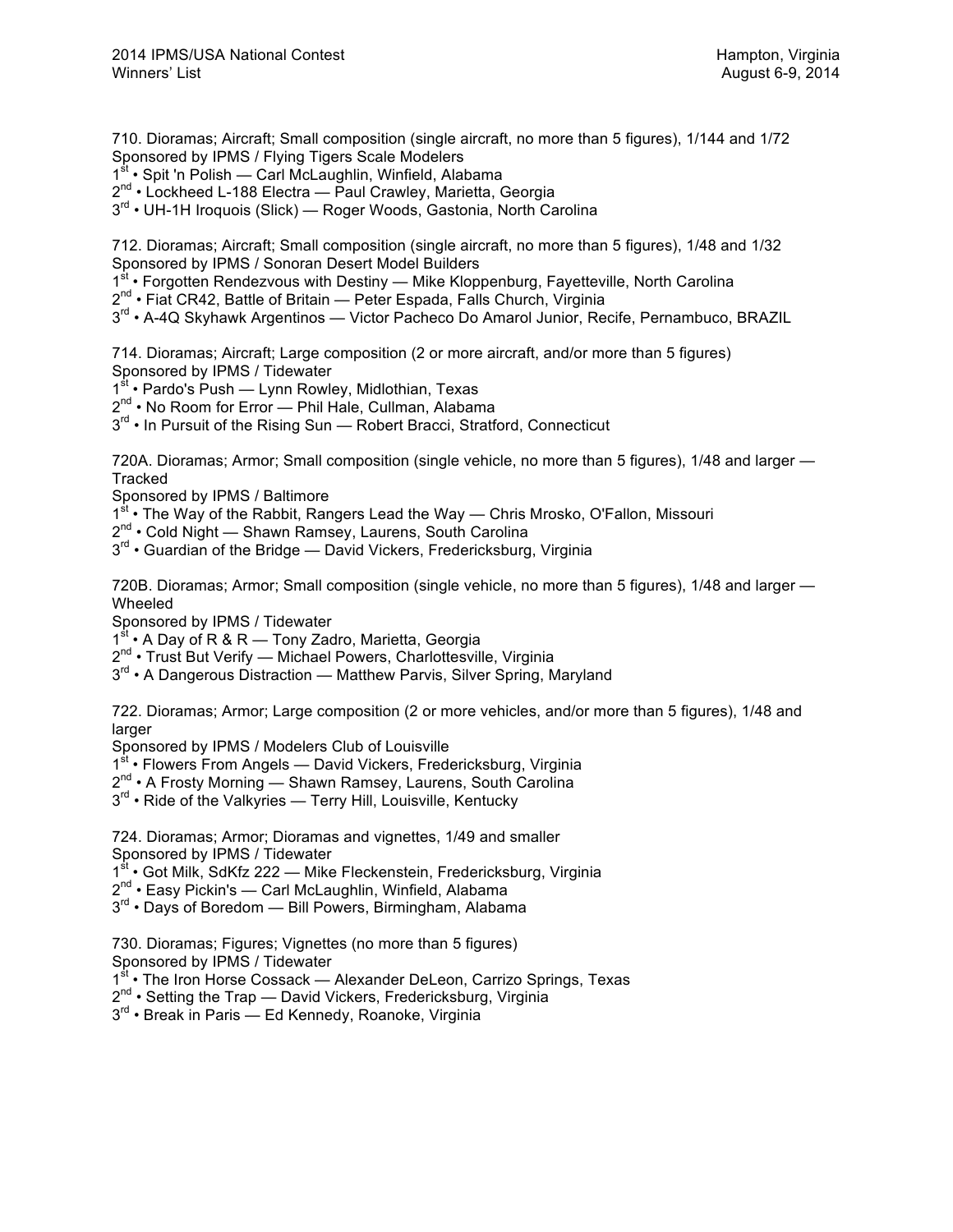732. Dioramas; Figures; Dioramas (more than 5 figures) Sponsored by IPMS / Missouri Ozarks Scale Specialists 1<sup>st</sup> • Boys Will be Boys — Jesse Spute, Chesapeake, Virginia 2nd • Knock Knock — Peter Palombi, Parker, Colorado  $3<sup>rd</sup>$  • Field Marshall Rommel and Tank Crew Conferring — Peter Espada, Falls Church, Virginia

740. Dioramas; Ships; All entries

Sponsored by IPMS / Central Maryland Chapter

1<sup>st</sup> • Last Liberty — Robert Bracci, Stratford, Connecticut

2<sup>nd</sup> • Davy Crockett and the River Pirates — Ed Kennedy, Roanoke, Virginia

 $3<sup>rd</sup>$  • Tin Can on the Run, Destroyer Suzutsuki — William Kluge, Poquoson, Virginia

750. Dioramas; Automotive; All entries

Sponsored by IPMS / Niagara Frontier Chapter

1<sup>st</sup> • A Day at the Races — Alexander DeLeon, Carrizo Springs, Texas

2<sup>nd</sup> • Saturday Night Ball — Brian Staples, Rustburg, Virginia

3<sup>rd</sup> • Rabbit Habitat — Ed Kennedy, Roanoke, Virginia

760. Dioramas; Science Fiction; All entries

Sponsored by IPMS / Borinqueneers

1<sup>st</sup> • Bang Doll vs. Asura Temple — Dade Bell, Smithsburg, Maryland

 $2^{nd}$  • Demolition Man — Marcin Slusarz, Sterling, Virginia

3<sup>rd</sup> • Planet of Tomorrow — Charles Mraz, Madison, North Carolina

780. Dioramas; Miscellaneous Dioramas; All entries

Sponsored by IPMS / CoMMiES

1<sup>st</sup> • Tractors is So Dumb — Carl McLaughlin, Winfield, Alabama

 $2^{nd}$  • For the Birds — Brian Staples, Rustburg, Virginia

3<sup>rd</sup> • Velociraptor — Ruth Ayala, Orlando, Florida

800. Miscellaneous; Dinosaurs; All entries

Sponsored by IPMS / Western Reserve Chapter

1<sup>st</sup> • Hatching T-Rex — Gary McDowell, South Charleston, West Virginia

- 2<sup>nd</sup> Raptor Brian Starkes, Chesapeake, Virginia
- 3<sup>rd</sup> Tyrannosaurus Rex Ruth Ayala, Orlando, Florida

810. Miscellaneous; Humor in Modeling; All entries

Sponsored by IPMS / Gen. Robert L. Scott

1st • Not a Thing to Build — Steven Simmons, Newport News, Virginia

2<sup>nd</sup> • Don't Type and Drive — Mike McFadden, Glendale, Arizona

3<sup>rd</sup> • Distraction — David Vickers, Fredericksburg, Virginia

820. Miscellaneous; Hypothetical (other than science fiction); Kit based (spurious markings on standard kit)

Sponsored by IPMS / Brooklyn Plastic Modelers Society

1<sup>st</sup> • F39 Shrike II USN — Bryant Dunbur, Fishers, Indiana

2<sup>nd</sup> • He-162 Mistel — Randy Lutz, Stittsville, Ontario, CANADA

3<sup>rd</sup> • Pacific 46 Captured Shinden — Jordan Matejceck, Myrtle Beach, South Carolina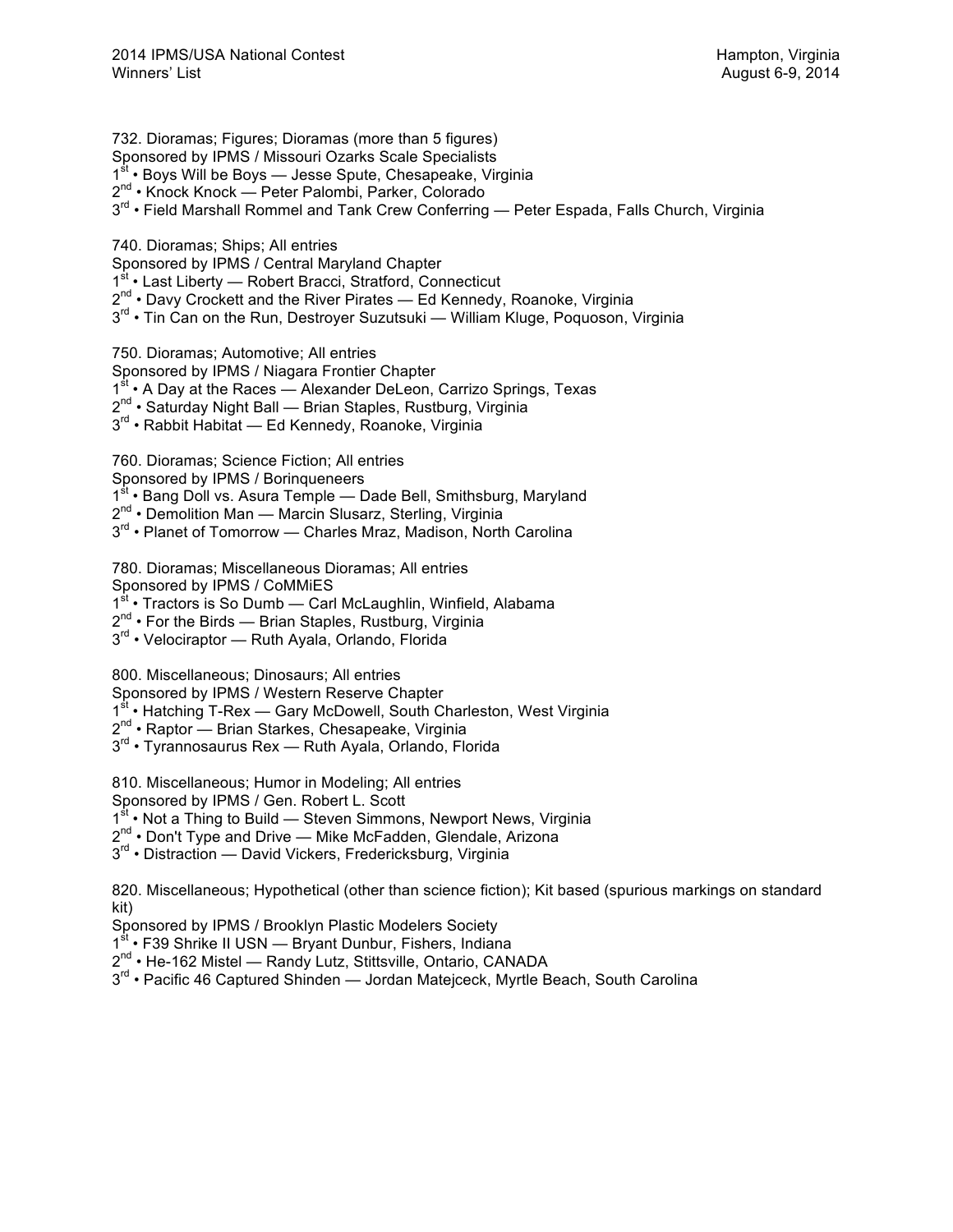821. Miscellaneous; Hypothetical (other than science fiction); Kit-bashed / scratch-built Sponsored by IPMS / South Florida Scale Model Consortium

1<sup>st</sup> • Antietam Annie, Spring 1865 — William Blackmore, Greenwood, South Carolina

2<sup>nd</sup> • M3A9 Stuart Honeybee — Jon Emery, Creedmoor, North Carolina

3<sup>rd</sup> • M7 General Thomas — Addison Farley, St. Marys, Georgia

830. Miscellaneous; Triathlon (models from three different classes); All entries Sponsored by IPMS / Gaston County Model Builders

1st • U-Boot Type VIIc, Roland DV1a, DKW N350 - Chris Durden, Williamsburg, Virginia

 $2^{nd}$  • CSS Hunley, US Military Motorcycle, Star Wars AT-AT — Albert Vasile, Wilmington, North Carolina

 $3<sup>rd</sup>$  • Fokker DVII, Type 95 Ha-Go, 54mm German Cavalry — Larry Horyra, Jonesport, Maine

840. Miscellaneous; Collections (5 or more closely related items); All entries Sponsored by IPMS / Mid Hudson Valley

1<sup>st</sup> • History of Messerschmitt Bf-109 — Lynn Ritger, Newport News, Virginia

2<sup>nd</sup> • Tanks of the Great War — Joe Lomusio, Fullerton, California

 $3<sup>rd</sup>$  • Future Past-Concept Space Vehicles of the 1950's — Michael Turco, Thornton, Pennsylvania

850. Miscellaneous; IPMS Chapter / Group Entry; All entries

Sponsored by IPMS / Region 2

1<sup>st</sup> • Drag Racing the Family Sedan 1961-1971 — The George Armstrong Custer Gin Drinking and Model Building Society, Plano, Texas

2<sup>nd</sup> • The Gathering Mustangs — IPMS / Miami Rum Runners, Miami, Florida

3<sup>rd</sup> • Now That's a Mess of Messerschmitts — ARM / Airclub, Faith, North Carolina

860. Miscellaneous; Miscellaneous (any subject, except dioramas, of an interest not provided for in any of the; All entries

Sponsored by IPMS / Tidewater

1<sup>st</sup> • Duluth, Missabe and Iron Range SD38 Locomotive — David Sepos, Sharpsville, Pennsylvania

2<sup>nd</sup> • Su-27/Su-30 Tow Bar - Freddy Pedrique, Miami, Florida

 $3<sup>rd</sup>$  • A Trip to the Moon — Dan Beavers, Baltimore, Maryland

870. Miscellaneous; Out-of-the-Box; Hypothetical (other than science fiction), all entries Sponsored by Matthew & Virginia Quiroz

1<sup>st</sup> • Horten Go229 Fighter — Lee Coll, Baton Rouge, Louisiana

2<sup>nd</sup> • E-10 — Carl McLaughlin, Winfield, Alabama

3<sup>rd</sup> • Lippisch P13a — Bill Howell, Fort Mill, South Carolina

872. Miscellaneous; Out-of-the-Box; Triathlon (models from three different classes), all entries Sponsored by IPMS / Anchorage

1<sup>st</sup> • P-39, Night Panther, Star Wars Snow Speeder — Tom Gaston, Ringgold, Georgia

 $2^{nd}$  • Robert E. Lee, Zundapp Ks-750, The Giant — Brian Staples, Rustburg, Virginia

3<sup>rd</sup> • T-34/76, Kurtis Midget, German Sub — Vince D'Alessio, Marlboro, New Jersey

875. Miscellaneous; Out-of-the-Box; Miscellaneous (any subject not otherwise covered, except dioramas), all entries

Sponsored by IPMS / Tidewater

1<sup>st</sup> • Bf-109E Instrument Panel — Mike Van Schoonhoven, St. Petersburg, Florida

2<sup>nd</sup> • US Navy Carrier Tractor — Jorge Moreyra, Simpsonville, South Carolina

 $3^{rd}$  • 1/6 MG42 with Tripod — Ed Boll, Corona, California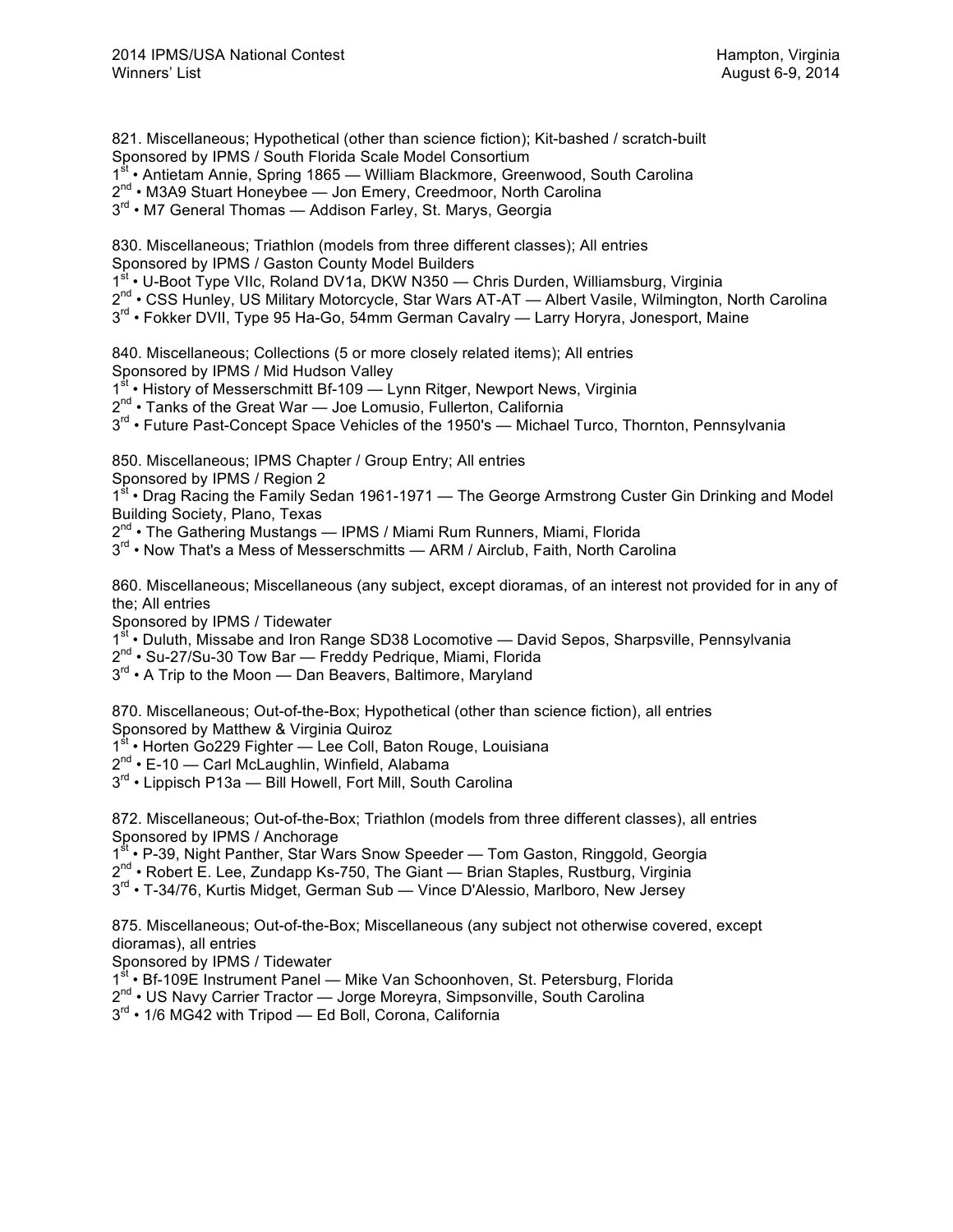## **Special, Theme, and Best-of-Class Awards**

Best Navy / Marine Attack Aircraft Sponsored by The Skyhawk Association F-4J — Haagen Klaus, Woodbridge, Virginia

Best Out of the Box Sponsored by IPMS / BELGIUM M-22 Locust — Joe Koenig, Virginia Beach, Virginia

Best Italian Subject Sponsored by IPMS / ITALY 1979 Ferrari 312 T4 — Andy Caldwell, Rockledge, Florida

Best Use of IPMS Convention-Special Decals Sponsored by Past IPMS/USA National Officers VF-162 F-8E Crusader — Scott Ellis, Suwanee, Georgia

Best WWI Aircraft - Michael L. Fritz Memorial Award Sponsored by IPMS / Spruce Goose Rumpler in Hanger — Bill Hollis, Etters, Pennsylvania

Over There!; The First World War Centennial; Any WWI Model Sponsored by IPMS / Three Rivers Rumpler C.IV Late — Chris Durden, Williamsburg, Virginia

Honoring the Vietnam Veteran; Any Vietnam-era Model Sponsored by IPMS / Roanoke Valley USS Oriskany CV-34 — Angelo Lanna, Torino, ITALY

America's Pony; The 1964 Introduction of the Ford Mustang Sponsored by IPMS / Marietta Scale Modelers, in memory of Dr. Bob Sigman 2010 GT 500 Shelby Mustang — Ken Leslie, North Little Rock, Arkansas

The British Invasion; The 50th Anniversary of British Rock and Roll Groups Coming to America Sponsored by IPMS / Roanoke Valley FE-2b — Adrian Davies, New York, New York

The Bill Brickhouse Retro OOB; - Build Like It's 1964!; Model Pre-1980; to current OOB standards Sponsored by Valkyrie Enterprises Japanese Recon Plane "Babs" — Ashley Abernathy, Glen Allen, Virginia

The Ed Kinney Multi-Media Award; - The State of Our Art Today; Model Post 1980; with packaged multimedia parts Sponsored by Ed's Family - Mary Jane, David, Susan, Dan, Jayne, and Gary Kinney SMS Vulcan — Kevin Farris, Moyock, North Carolina

Ken Robert Best Aircraft Sponsored by Chazz Klanian Rumpler C.IV Late — Chris Durden, Williamsburg, Virginia

Art Gerber Best Military Vehicle Sponsored by Tamiya Ariel W/NG 350cc British Military Dispatch Motorcycle — Alexander DeLeon, Carrizo Springs, Texas